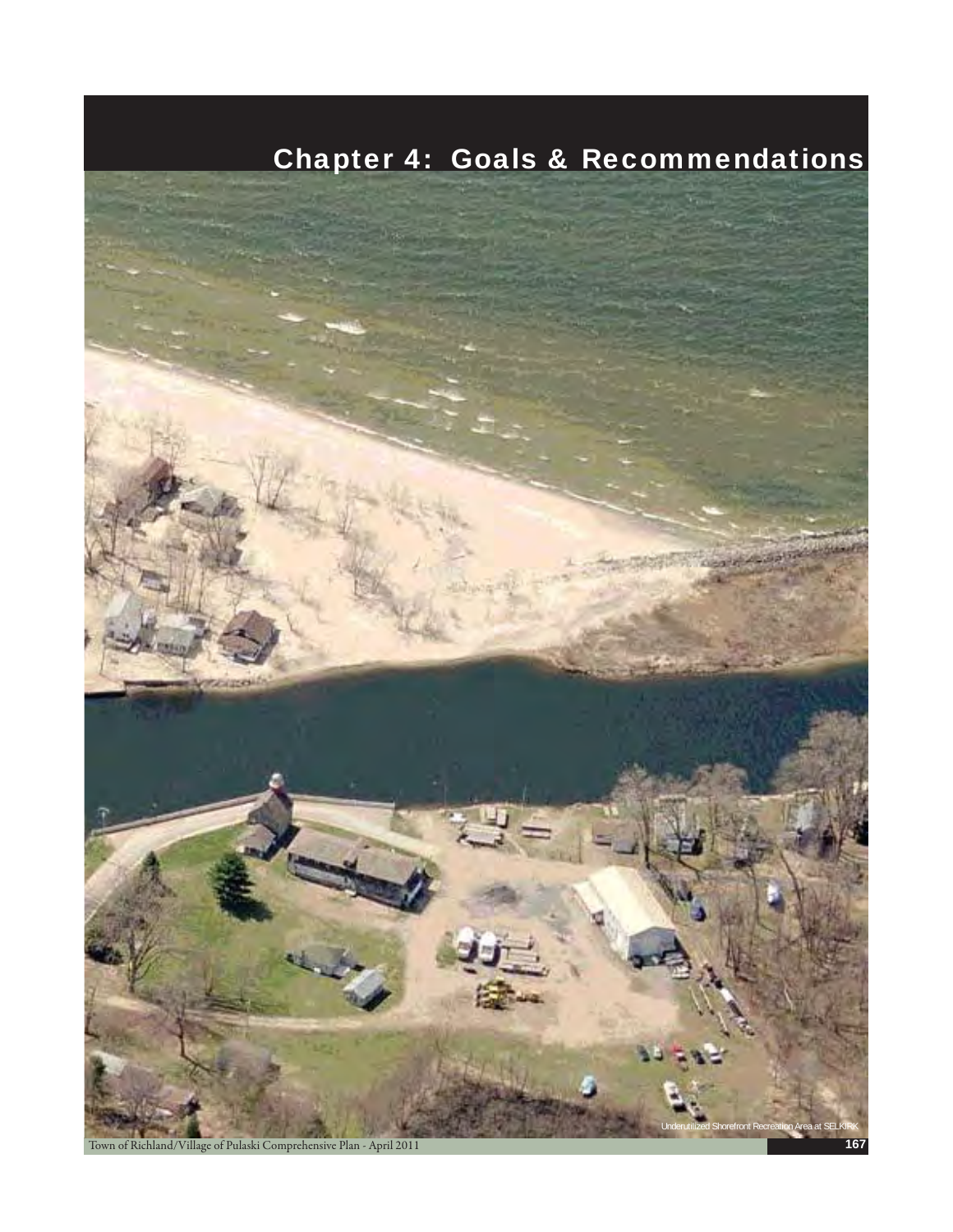## **Summary Analysis**

The Town of Richland is well-situated regionally, only about an hour's drive south from the Canadian border, the Thousand Islands and the Saint Lawrence River. It is less than an hours drive to the Syracuse Metropolitan area and Fort Drum with direct access to points north and south via Interstate Route 81. An international deep water port, the Port of Oswego, is less than 20 miles to the west, and an operating CSX rail line bisects the town through the Hamlet of Richland and the Village of Pulaski where two industrial spurs are located. Within the geographic boundaries of the town, a wealth of natural and cultural resources exist. The Salmon River, several major creeks, the Tug Hill Aquifer, several miles of Lake Ontario shoreline, Port Ontario, some of the most significant wind energy resources in New York State, over 8,000 acres of agricultural lands supporting a variety of farming practices, and the Pulaski Village Historic District are just a few of them. These resources and the location of the community at the intersection of key transportation corridors makes it an ideal setting for living, working, recreation, business, and industry.

Still, the Town of Richland and Village of Pulaski have experienced significant declines in population in recent years along with experiencing a largely weakening local economy. Between 1990 and 2008, the total population of the Village of Pulaski, with a higher percentage of residents over the age of 65 than either the Town, the county or the region, declined approximately 10%. Although median family income in the Village of Pulaski has increased in recent years, it was only approximately 66% of the national average in 2007 through 2008. The economic base of the community is largely comprised of service sector, manufacturing, tourism and recreation-related businesses with recreational fishing tourism considered a major industry in the Town. However, both the Town and Village have experienced negative job growth and a higher than national average unemployment rate in recent years.

Another important trend to note in the Village of Pulaski is the steep rise in vacant housing in the community. Between 1980 and 2000, vacant housing units in the Village increased from 62 to 121 (up 95%). Only 16% of that increase was related to seasonal or recreational use. Interestingly, rental rates in the Town and Village have risen significantly in recent years and there continues to be a growth in demand for rental units which remain very affordable in comparison to national averages.

The existing composition of land use in both the Town and Village offers opportunities for growth with high percentages of vacant land and limited acreage dedicated to industrial use. Land use in the Town is largely residential, vacant, and agricultural with some forested or conservation land, and small portions dedicated to recreation, public service, commercial, and industrial use. In the Village, over half of the land use is categorized as vacant. Although commercial uses are only 4% of the total in the Village; currently vacant properties, expansive parking requirements and road widths along Route 13 in the Village detract from the otherwise historic character of the Village.

Situated in northern Oswego County, The Town borders the eastern shore of Lake Ontario and extends east to the western reaches of the Tug Hill Plateau. The northern temperate climate features four distinct seasons with heavy lake-effect snowfall in winter that is an ideal setting for winter sports. The town possesses a unique wealth of natural and cultural offerings and is appropriately named Richland. Pleasant stretches of eastern Lake Ontario shoreline including Selkirk Shores State Park, great for summer relaxation and fun, and the scenic Salmon River corridor, replete with salmon and trout in fishing season, combine in a uniquely rich natural environment. The Town and Village are located in close proximity to a variety of all-season recreational points of interest as well as within a convenient distance to regional cultural and economic centers.

The community's *potential for economic growth...has not yet been fully realized...without prominent gateways at key locations and access to and interpretation of many points of interest, the community is losing potential...benefits... every day.*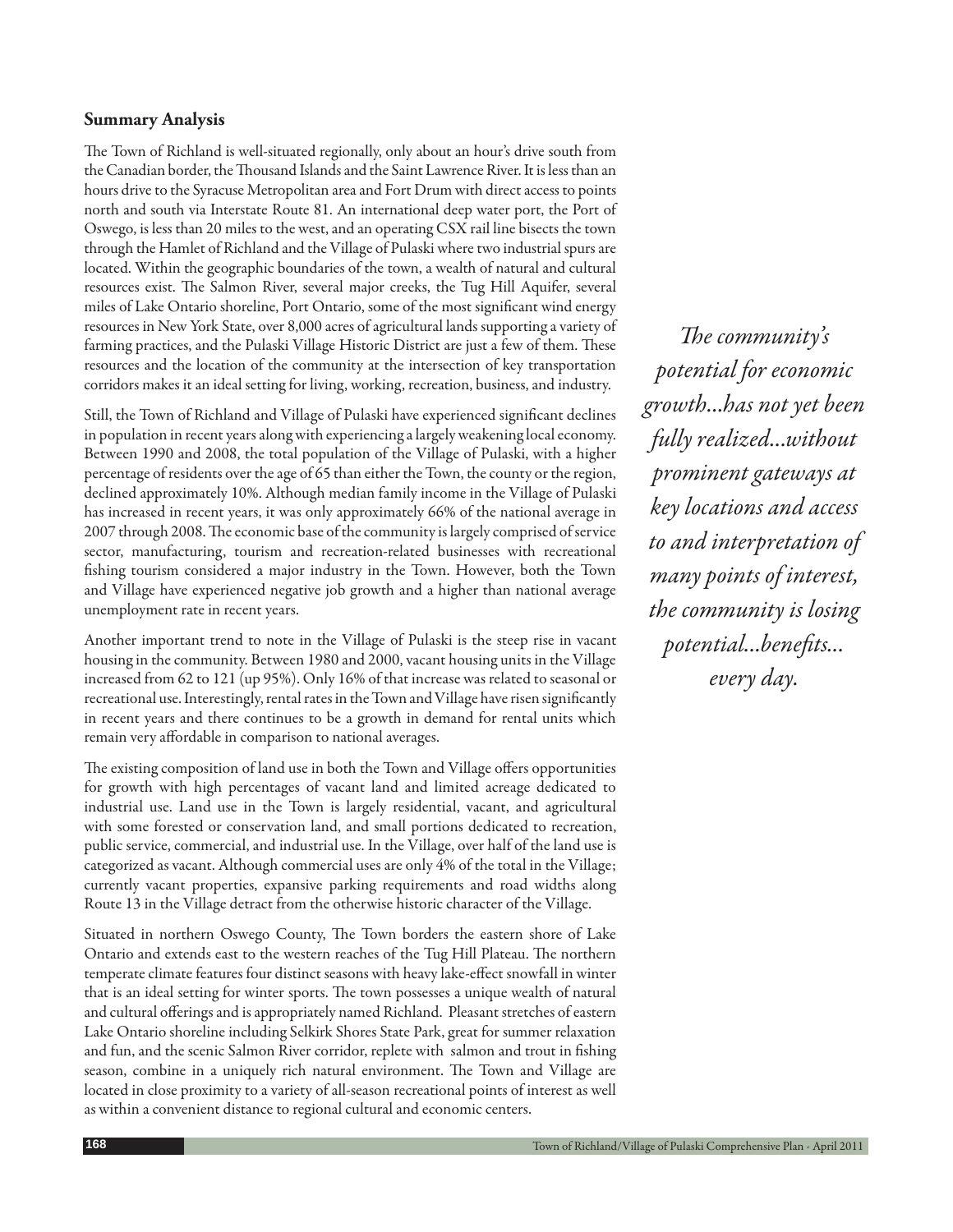Within the community, the historic Village of Pulaski and the Lake Ontario shore are separated by only three miles along the beautiful Salmon River. These major community assets should be linked through welcoming signs at key gateways that would highlight the existence and easy access to both the Village and the lake shore. The development of hiking and biking paths would provide both community members and visitors opportunities to fully enjoy the wealth of assets that the community has to offer (Figure 14).



**Figure 13. Diagram showing how major community assets could be linked through welcoming signage at key gateways and nodes as well as hiking and biking paths that would highlight the easy access to both the Village and the lake shore.**

The historic Village of Pulaski, settled beginning in 1801, features one of the most intact collections of nineteenth century architecture in New York State with two historic Village parks at its core. The Village is located at the intersection of NYS Route 11 and NYS designated Scenic Byway Route 13 - *The Revolutionary Trail* along the banks the Salmon River. The river, constrained by the surrounding topography, over time carved a deep "S" curve through shale and limestone cliffs, and left several wooded islands on its way to Lake Ontario just three miles to the west forming a stunning riverine landscape at the heart of the community. The Salmon River, with several public fishing access points along its banks, offers internationally-renowned Salmon and Trout fishing and teems with fish and fishermen beginning every fall. Two bridges cross the Salmon River as it winds its way through the Pulaski Village Historic District at the commercial core of the village.

Unfortunately, many of the historic structures in the Village remain vacant and deteriorating, or without local regulation to protect them from historically incompatible renovations. Although the Village business district has been listed on the National Register of Historic Places and offers a unique historic setting and abundant natural resources that generate seasonally reliable economic opportunity; the community has been unable to fully capture the greater potential economic and social benefits that would be possible through targeted cooperative efforts to generate, service, and support the growth of existing, and creation of related recreation- and tourism-based business.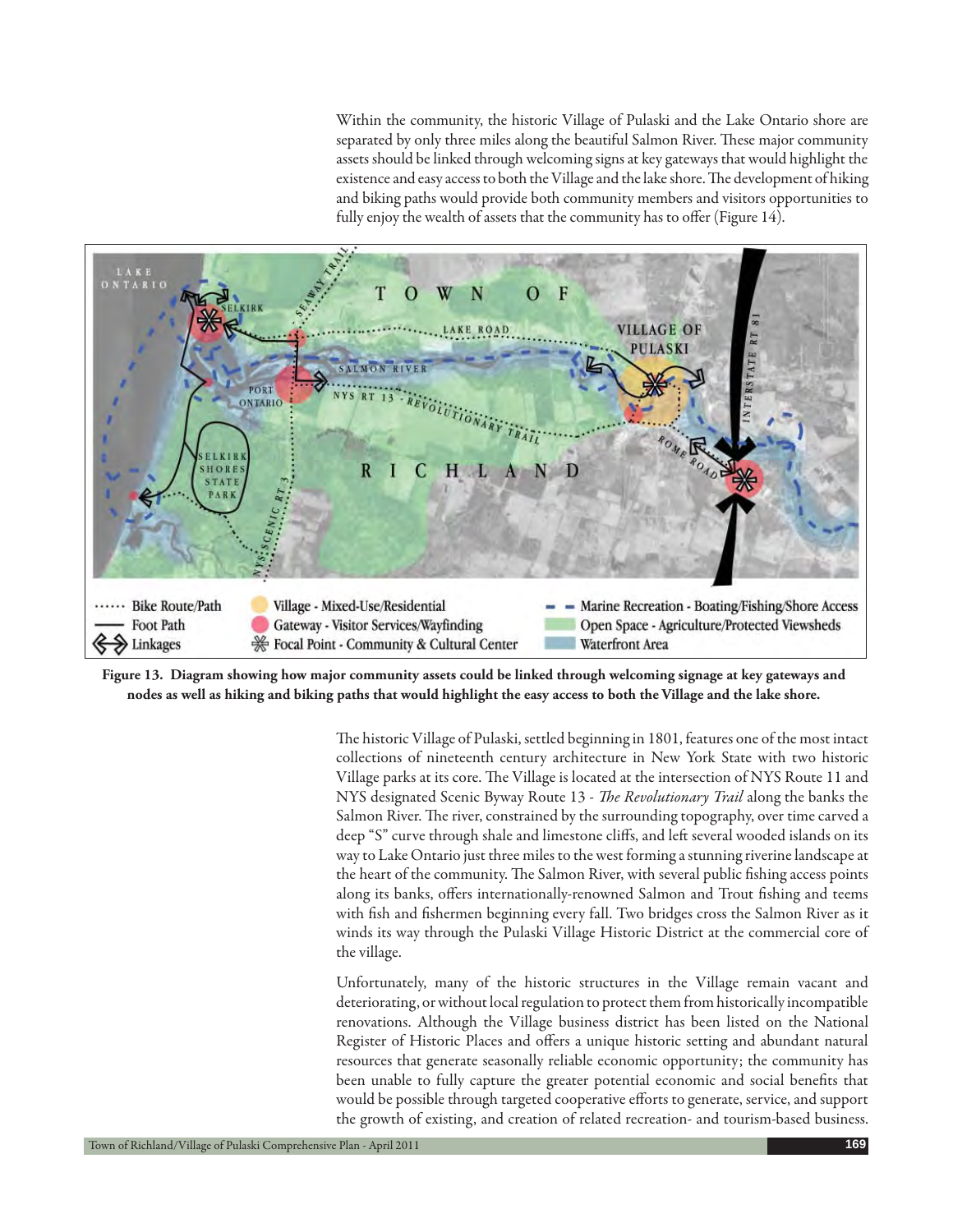In addition, opportunities exist in the Village to take better advantage of the unique and dramatic riverfront setting and views with new parks, walkways, and related businesses.

The community's potential for economic growth and sustainable development, directly linked to its wealth of existing natural and cultural resources, has not yet been fully realized for several reasons. The most striking of these is the lack of welcoming and informative gateways at prime access points to the community - Interstate Route 81 and Scenic Route 3 at Port Ontario. Without prominent gateways at these key locations, and access to and interpretation of many points of interest, the community is losing potential visitors and the associated economic benefits as they pass by unknowingly every day.

The western border of the Town of Richland is formed by nearly five miles of Lake Ontario beach front, and public access is available at Selkirk Shores State Park and Deer Creek Wildlife Management Area. Additional public access to the lake shore was an identified community desire revealed in the public survey conducted to inform this Plan. Small parking areas and undeveloped public rights-of-way to the lake front exist at the end of Hager Drive and at Pine Grove Road, and both of these publicly-owned rights-of way are potential locations for the development of additional public access.

The valuable historic and natural resources that the Richland/Pulaski community has within it bounds, if protected from incompatible development, or gaps in recreational interconnections and barriers to public access, will provide the foundation upon which the community can succeed in achieving its vision for a truly vibrant future. Taking stock of (and promoting) the strengths, and addressing each of the challenges discussed in the following section will help the community to reach its full potential.

## **Issues of Community Significance**

Some primary issues of concern to the community identified in the community survey and visioning sessions related to growth and development. These issues, addressed in the above goals and recommendations, include sustainable economic growth and development; historic preservation and continued community revitalization; aquifer and wellhead protection; and preservation of natural resources, open space, farmland, and scenic resources. Additionally, challenges to realizing the full potential of all-season recreation and tourism in the Town of Richland and the Village of Pulaski were noted in a community survey as; a lack of accommodations for physical limitations, inadequate and poorly maintained public facilities, personal safety issues, and a lack of awareness of opportunities in the community. Other changes or improvements suggested on the community survey were; better sidewalks, bike paths, and rail bed trails, a "Pulaski Run", biking or skating paths, expanded opportunities for human powered boating, quiet areas for cross country skiing, expanded hours for adult public ice skating, additional promotion of available activities, introductory classes and demos, more universal (handicap) access, earlier advertising of events so people can plan ahead, hiking trails along the river, group activities, movies, more and better public access to Lake Ontario and the Salmon River, and a connected trail system along the Salmon River from Port Ontario to Salmon River Falls.

Since 2005, additional issues have been identified by community members and leaders including a recognition that the Town and Village would be well-served by increasing their efforts to work together in a joint approach to planning and community development including the consolidation of services and community boards. With technical support and funding available from New York State and the federal government, and the existing culture of cooperation that exists between Town and Village leaders, as well as the proven successful collaborations resulting in the Haldane Community Center Board,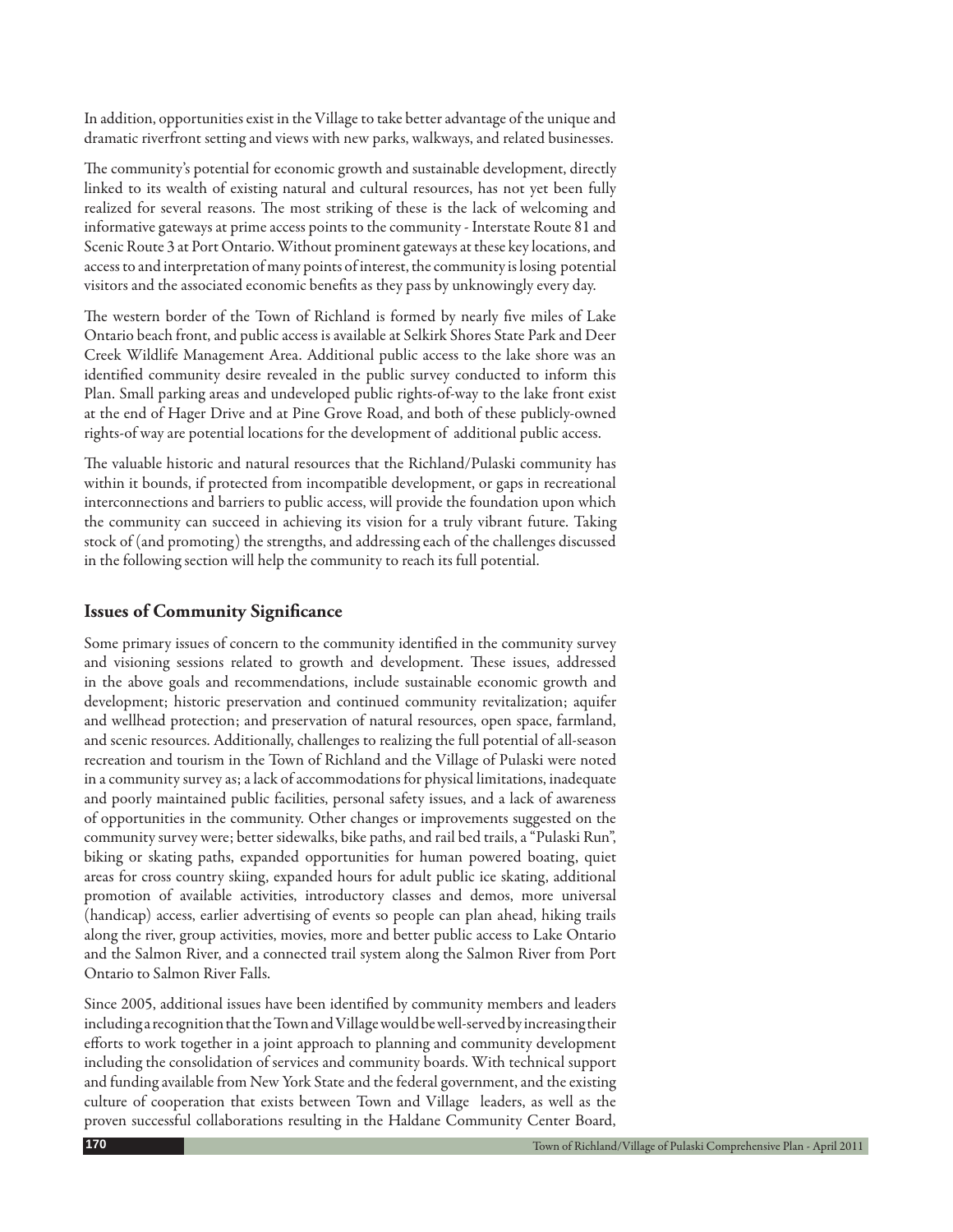the Multi-jurisdictional Hazard Mitigation Plan, the monthly economic development committee, and the development of safety linkages between the two water systems; it is clear that fostering an interdependent working relationship between Town and Village governments will continue to benefit the community.

#### **Strengths**

#### *An easily accessible location*

Richland and Pulaski, located along Interstate Route 81, are only 60 miles from Canada and less than 45 minutes from the Syracuse metropolitan area. The Town and Village are well situated to attract the interest of regional and international visitors as well as new residential and industrial development. The Route 81 exits at Pulaski provide easy access to the eastern Oswego County/Tug Hill Plateau and trail systems for snowmobiling, ATV enthusiasts, hunting, cross country skiing, hiking, biking and nature appreciation.



*A reputation for world-class fi shing and existing public access for fi shing*

With the success of the upstream fish hatchery and several public access points along the Salmon River, few communities can boast of the quality of fishing experience that Richland and Pulaski have to offer, providing a unique and growing recreational market niche.



**Street in the Pulaski Village Historic District, 2008.**

## *A rich history of early settlement and industrial development*

The outstanding collection of in-tact historic architecture in the Village of Pulaski, along with the many tales and remnants of the War of 1812 and other histories throughout the town, are assets just waiting to be discovered by history enthusiasts from around the world. As a central location of westward migration, the region has a rich genealogical history that is well documented by the area historians.

#### *Scenic rural landscapes*

Much of the Town of Richland remains undeveloped with rolling hills and farmland providing the setting for a higher quality of life for residential growth as well as an ideal backdrop for four-season recreational use by cyclists and cross-country skiers. **Looking north on North Jefferson**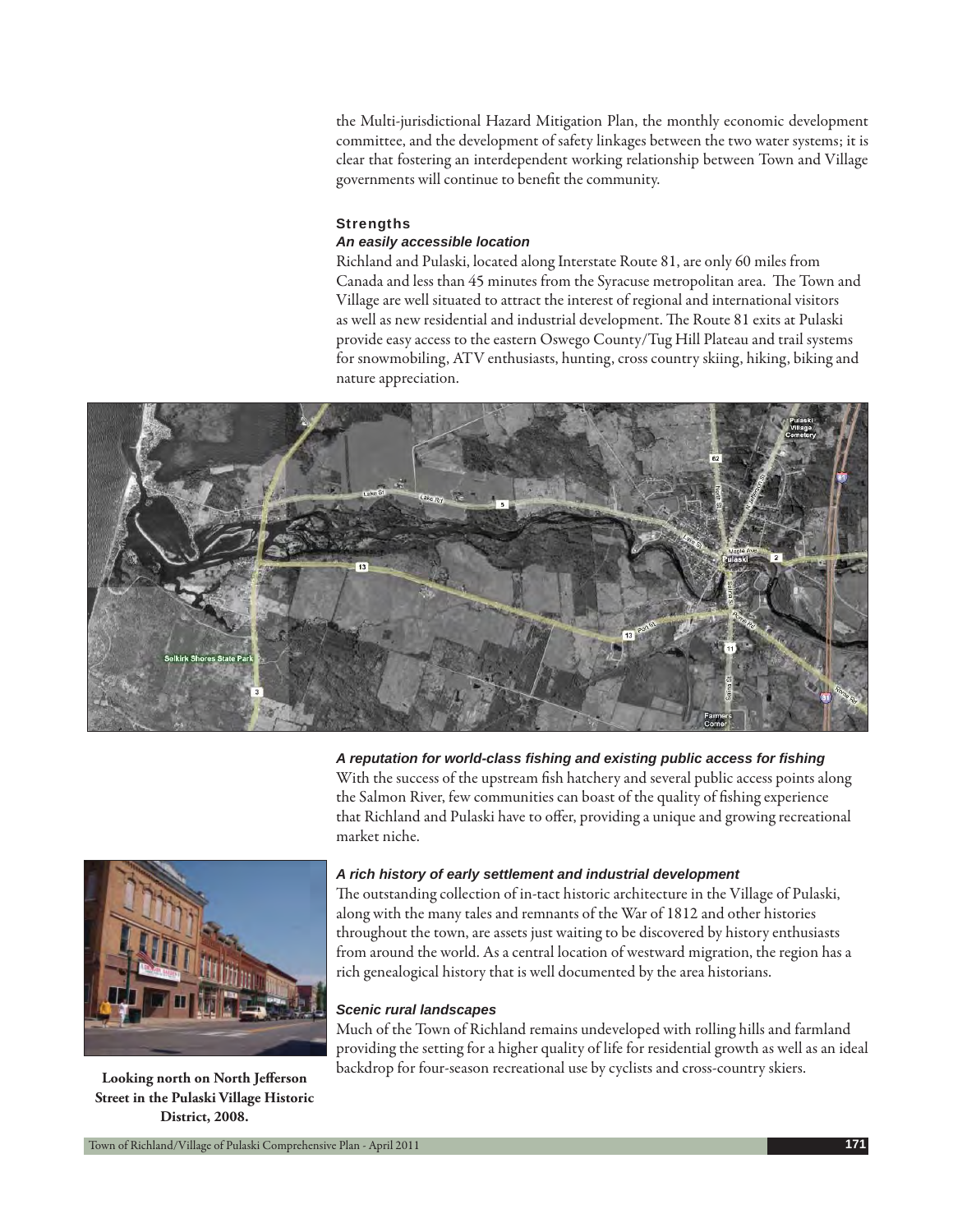#### *Lake Ontario shorefront*

Access to beautiful lakefront State Parks and Great Lakes recreation including boating, fishing, camping, swimming, strolling on a sandy beach, sunset watching, and siteseeing represent a tremendous opportunity for tourism and quality-of-life-based economic development. Economic rewards for the entire community could be tapped through improved waterfront access and linked commercial/recreational development areas and corridors that respect historic and rural character.

#### *Existing water resources and capacity for growth*

The Town has significant land resources with convenient Interstate access to quality industrial development sites, especially at the Tinker Tavern exit on Interstate Route 81. The availability of, and access to, exceptional Tug Hill Aquifer water resources nearby in the Town make for an ideal economic asset with the capability to support industrial growth in the Town that could bring additional job opportunities to the community.

#### *Four season climate and a tradition of community events*

With a distinct and dramatically different four season climate including the snow generating Lake Ontario, there are opportunities for a diverse array of outdoor sporting activities and events in and near the Town such as the annual Winona State Forest Ski Tourathon. The Village of Pulaski has a history of hosting well-attended community events like the annual Salmon River Festival, the Village Farmer's Market, and the Salmon River Run.

#### *Existing plans, and signifi cant projects accomplished and underway*

The Town and Village have developed a number of plans and implemented many projects toward the betterment of the community. Major accomplishments include a Main Street grant award; the Salmon River Greenway Trail Concept Plan and grant the TEP award that followed; and the most recent Restore NY grant award for the North Jefferson Street Revitalization Project.

#### *Pulaski School System*

The Pulaski Junior Senior High School was ranked number one in Oswego County by PSK12.com, a premier provider of school performance information. Rankings are based on the School Report card provided by the NYS Education Department.

#### *Major Businesses contributing to the local economy*

Fulton Boiler Works and Fulton Thermal Corporation are major employers located in the Town of Richland, as is Felix Schoeller Technical Papers Incorporated. The Town also has a thriving recreation-related industry including guest lodges, and bait and tackle and various stores that support sports fisherman and other visitors to the Town.

## **Challenges**

#### *Unwelcoming, unmarked arrival*

There are several automobile points of entry to the town and village from the north, south, east and west. These entry points serve as a visitor's first and last impression of the community. Unfortunately, none of the existing entry points offer a sense of arrival or give an indication of interest or intrigue about Richland or Pulaski. The entry points from Route 81 are of particular concern. From the south, the visitor is greeted with a huge commercial billboard and a sprawling and barren, automobile dominated commercial landscape. There is no indication or representation of the many natural and cultural assets close at hand, and little to invite a visitor to stop and spend some time in the area.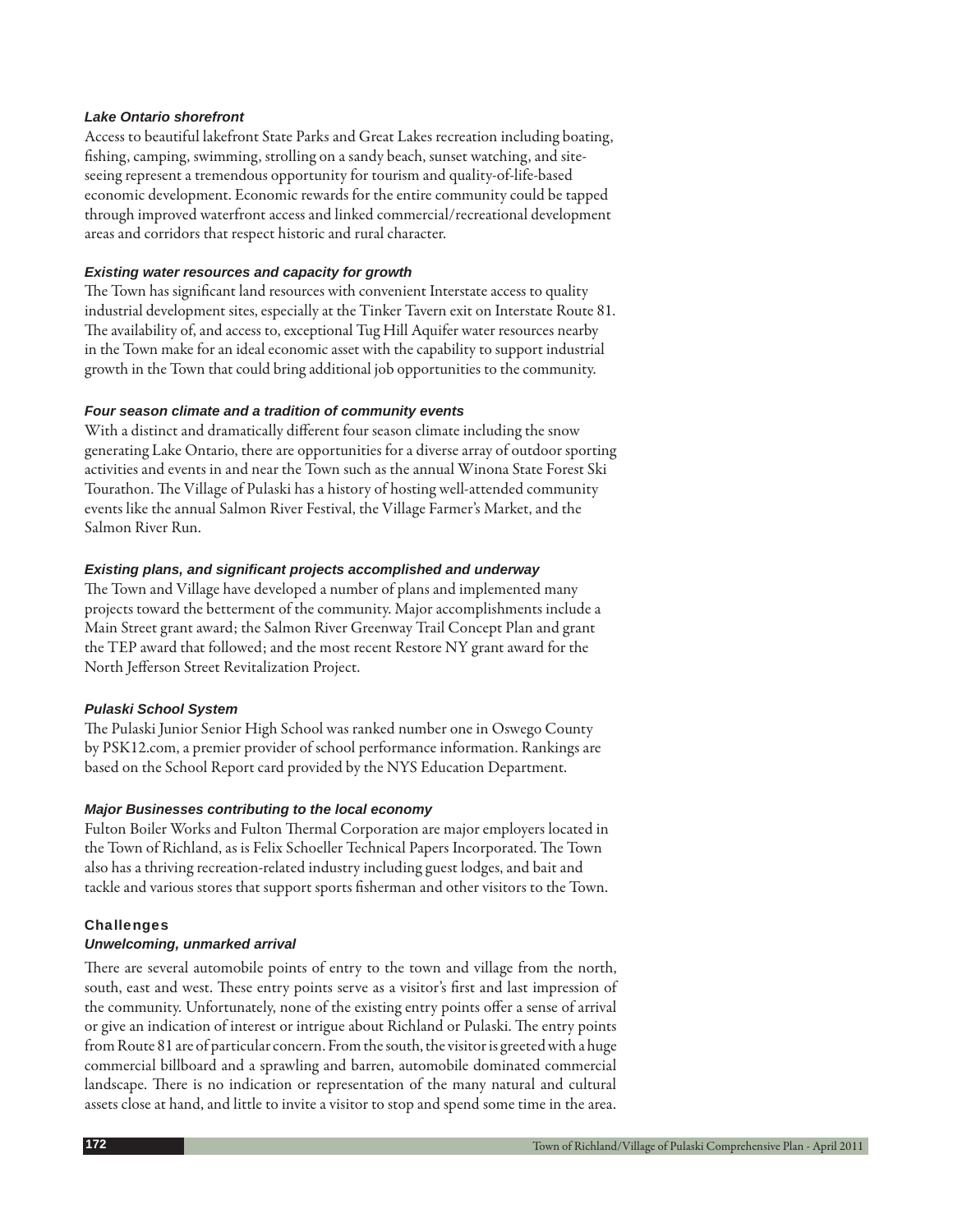From Scenic Route 3 at Port Ontario, there is again no indication or reference to the existence of the Village of Pulaski, and all it has to offer the visitor or tourist, just a short distance to the east.

The inlet at Selkirk on Lake Ontario serves as a gateway to an international community and a summer playground for boaters. This historic international gateway could provide a point of entry to the Town for mariners on the lake. With the addition of amenities for potential visitors such as lighting, railings, tie-up for boaters, temporary shelter, interpretation and other visitor services, Selkirk could become a vibrant center of economic and cultural development.

These unmarked and unremarkable gateways are substantial missed opportunities to encourage economic growth and development for the community as potential visitors and the associated economic benefits unknowingly pass them by.



The existing gateway at Exit 36 on Interstate Route 81 remains unremarkable, with a visually unappealing billboard advertisement that overpowers an "ad style" welcome message. This approach does little to convey a positive image for the Village of Pulaski. It **looks like a just another typical highway exit. When travelling at 60 mph, there is nothing distinctive apparent from this scene.**



The existing intersection of Routes 3 and 13 at Port Ontario lacks amenities for cyclists on route, and offers no indication **of the nearby Historic Village of Pulaski or Selkirk Light and Lake Ontario, and is easily missed by potential visitors.**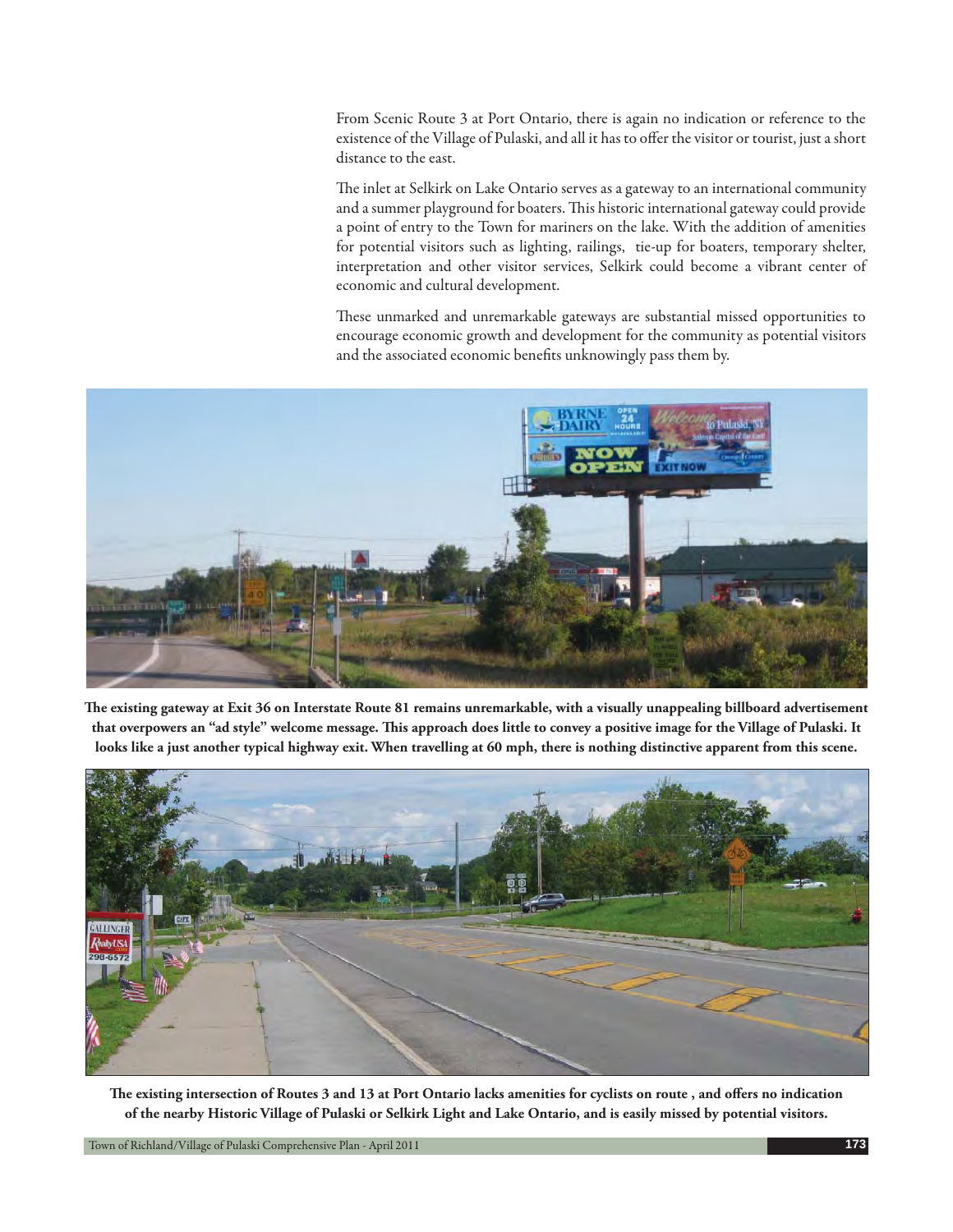

**NOAA Chart 14803 showing the navigable inlet at Selkirk on Lake Ontario, historically a key gateway and point of entry to Port Ontario and the Town of Richland. (Source: http://www.charts.noaa.gov/OnLineViewer/14803.shtml).**

#### *Automobile dominant corridors/lack of pedestrian amenities*

The Rome Road and Maple Avenue corridors in particular lack basic amenities for safe pedestrian use. Although new sidewalks have been introduced in some areas, these corridors remain characterized by expansive disconnections in sidewalks where commercial uses have introduced over-scaled curb cuts creating unsafe conditions for pedestrians. Street lighting is also over-scale for pedestrian comfort, and a lack of street



**Over-scaled curb cuts and street lighting that contribute to a pedestrian's sense of discomfort and insecurity when walking along Rome Road, 2008.**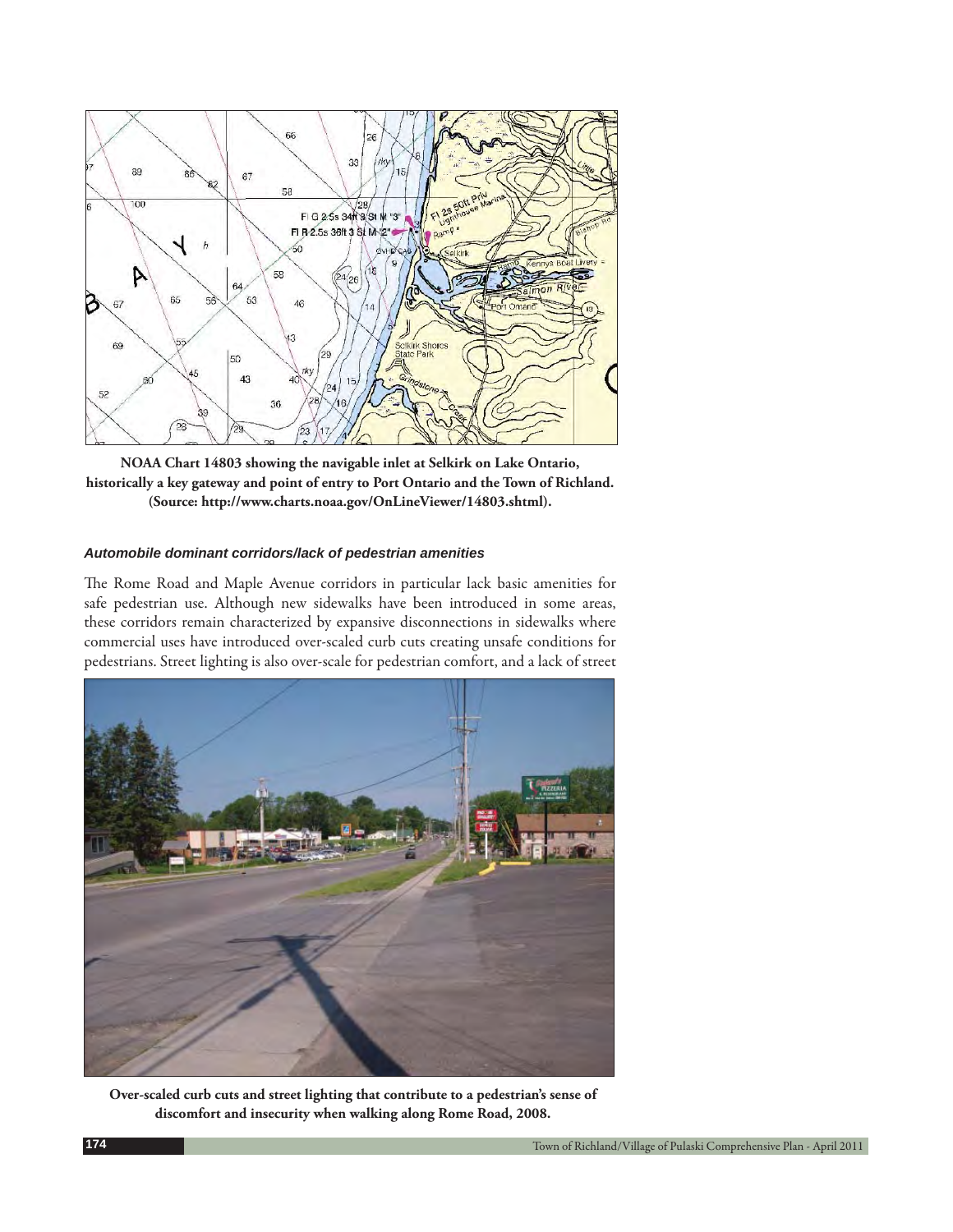trees, benches, clearly delineated crosswalks, and welcoming areas contributes to a pedestrian's sense of discomfort and insecurity in many areas. The automobile-focused design of these corridors, and the lack of contiguous sidewalks, inhibits pedestrian use and encourages an increased reliance on the automobile even for short trips around the village.

## Lack of true market demand for additional commercial space and sprawling *commercial zoning areas*

Commercial zoning allows for the establishment of business areas within the Village of Pulaski, but with the lack of true market demand for more commercial space, and the existence of several vacant or underused commercial parcels. commercial sprawl in the Town should be limited. The specific requirements of zoning laws including setback distances, parking minimums, entry drive widths, etc. all add up to produce spatial and aesthetic characteristics of the district. Unfortunately, the Village of Pulaski has assigned an expansive area in the southeast quadrant of the village with commercial zoning requirements that, as currently written, have produced a vast, open, unwelcoming asphalt corridor with excessive parking areas and no visual or attention to aesthetic interest or pedestrian comfort.

The use of excessive spatial requirements for setbacks, road widths and parking creates a commercial zone that is unattractive and unrelated to the vernacular character of the nearby historic Village. Continuing to follow the existing zoning specifications for commercial growth would consume large tracts of land dominated with asphalt. As the village grows, zoning requirements should support the development of compact, traditional village form with reduced setbacks, mixed use, shared (rear) parking, and a pedestrian, and alternative transportation focus and scale.

#### *Lack of sign controls and design standards*

Roadside advertising and directional signage can be well designed and placed as a part of a set of design standards and a coordinated wayfinding program. Communities that make use of these systems of coordinated controls find that it raises the level of the user/visitor experience, increases traffic and pedestrian safety, and helps add to the sense of a higher quality of life. Unfortunately, in many places throughout the Village of Pulaski signage has accumulated over time in a confusing pattern of over-use. Unrelated advertising and directional signs that detract from a potentially pleasing village setting do little to entice visitors to return.

#### *Disconnected points of interest and lack of wayfi nding and interpretive program*

With all of the available natural and cultural resources, Richland and Pulaski are ideally suited for recreation and tourism featuring several points of special interest to visitors. These include the historic Selkirk Lighthouse, Selkirk Shores State Park, Pine Grove State Boat Launch, the Salmon River Interpretive area and the historic Village of Pulaski. Unfortunately, without pedestrian, cyclist, and boater linkages between isolated points of interest, the potential for bringing new life and energy to the community through recreation-related economic activity is discouraged (Figure 15). Connective public infrastructure such as greenway trails with water trail linkage points, and bike paths do not currently exist between isolated points of interest like the Village of Pulaski, Selkirk Light and Selkirk Shores State Park. The isolation of these special places from one another results in an underutilization of the some of the town's most valuable waterfront recreational assets, and the stifling of economic development in key waterfront areas of the town and village. In addition, improved river access and viewing areas are needed in the Village and at Selkirk.



**Unregulated signs at the intersection of Salina St. and Rome Rd. in the village.**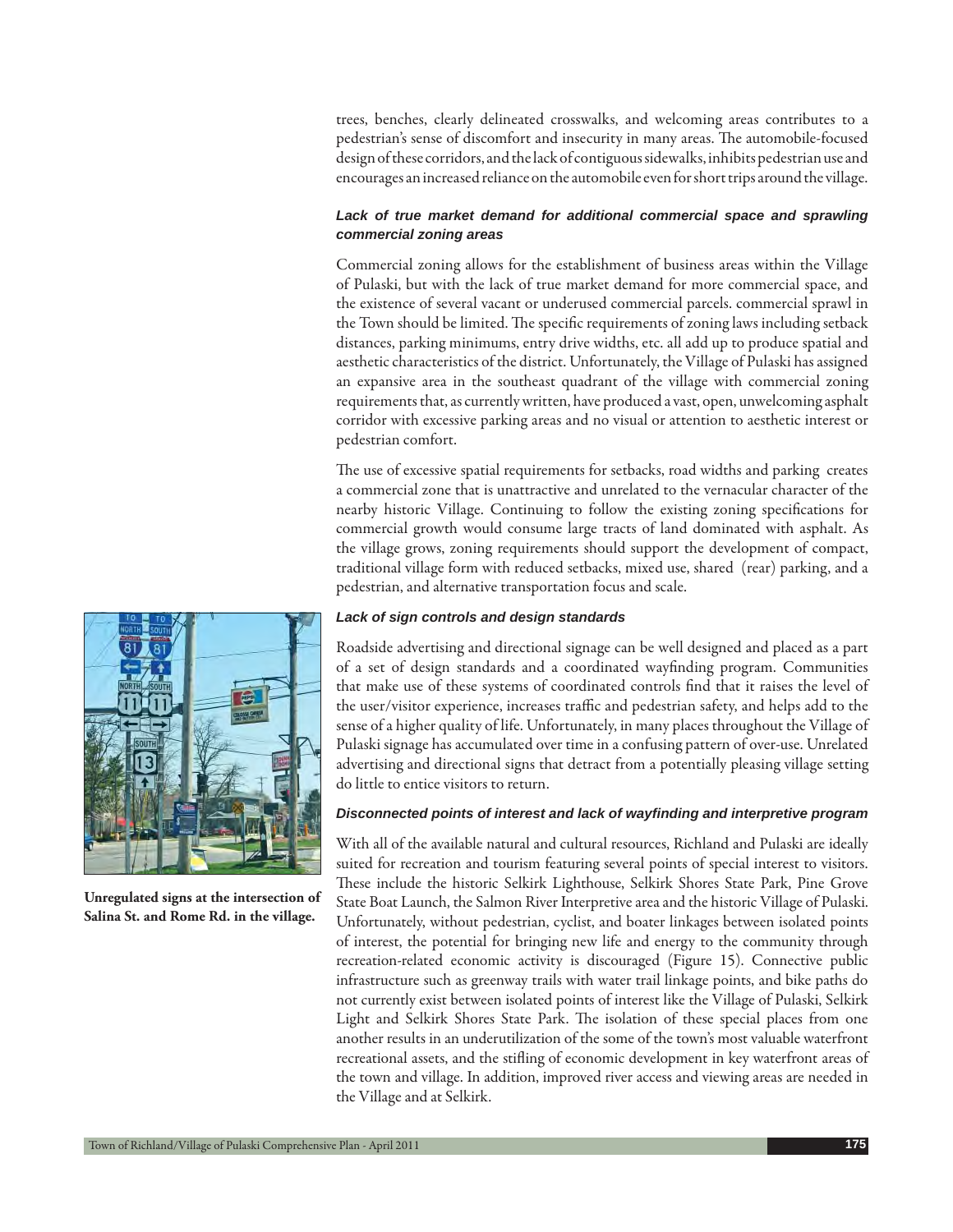

Figure 14. Locations of some of the specific challenges within the Town of Richland and Village of Pulaski.

## *Weak economy and population decline*

The above mentioned strengths and challenges directly impact the economic success of commercial enterprises and building occupancy rates in the Village as well as in other areas throughout the Town. Both the Village and Town have experienced periods of increased unemployment in recent years. The Village continues to struggle to retain occupancy among the many vacant or partially vacant buildings. The condition of aging and historic housing stock in the Village is an issue that impacts occupancy rates and suggests that a community housing rehabilitation program is important in Village revitalization efforts.

Existing commercially zoned areas in the Town and Village are already expansive and any expansion of utilities should be carefully planned to avoid uncontrolled growth outside of existing commercial areas. To be successful in attracting and retaining desirable and successful industry in the Town, industrial use areas should be protected from the encroachment of commercial and residential use areas.

In combination with the effects of a significant economic downturn beginning in 2008, challenges that go unaddressed will contribute to lower profitability in commercial enterprise and missed opportunities for the community to attract desired development

## **Community Vision Statement**

The Richland/Pulaski community seeks to preserve, enhance and celebrate the characteristics of Richland and Pulaski that reflect the unique composition of natural, cultural, historic, *and scenic resources; to encourage sustainable economic growth; foster revitalization of Pulaski's historic village and hamlet settings; protect the health of environmental resources; create an inviting atmosphere for residents and visitors to experience the Salmon River and*  Lake Ontario waterfronts, the historic village, quaint hamlets, and a productive agrarian *landscape; and to work towards good government through inter-municipal collaboration and a consolidation of services.*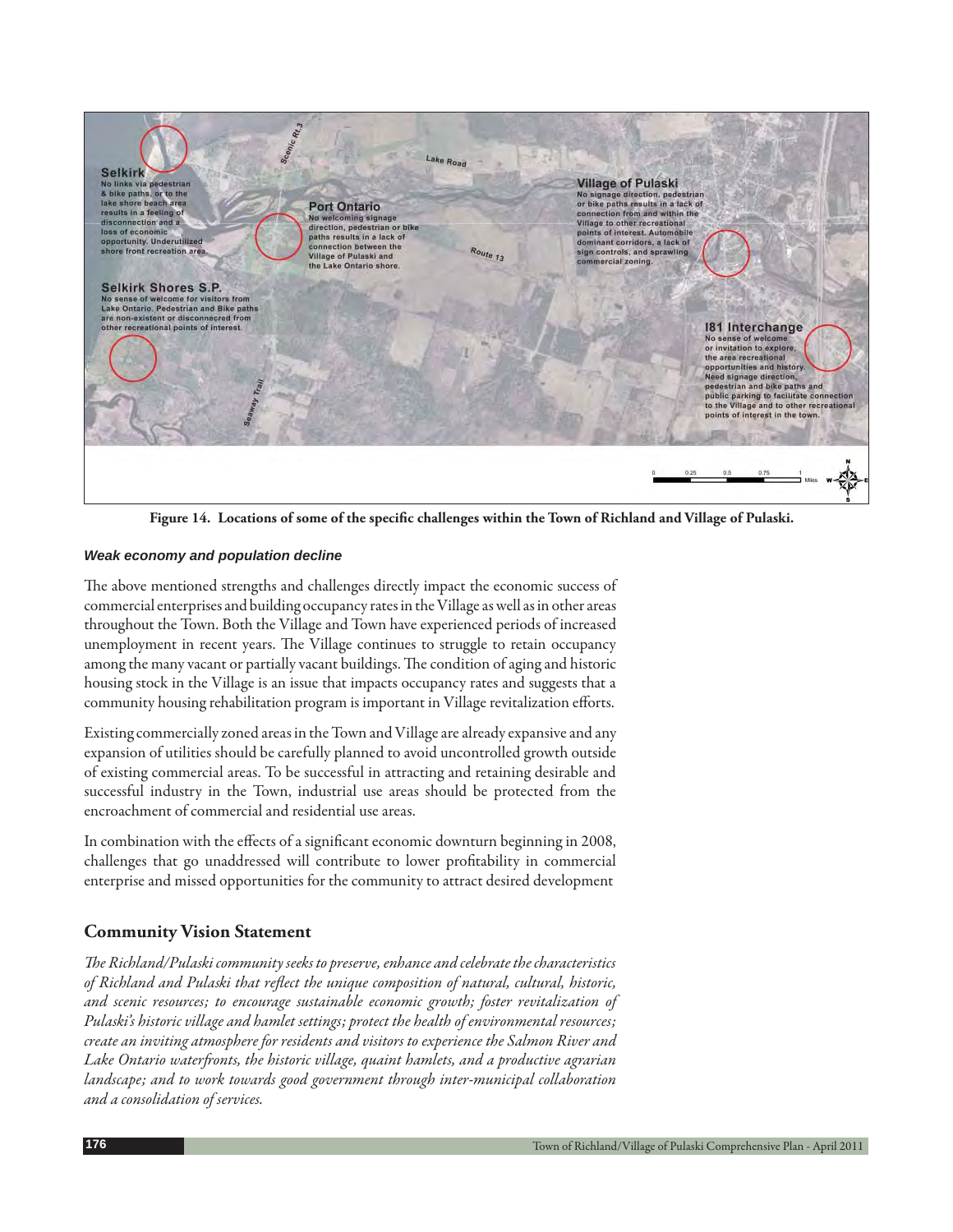## **Community Goals and Recommended Actions**

The following six goals with supporting recommendations are set forth in this chapter:

- Goal 1: Community Revitalization
- Goal 2: Economic Development
- Goal 3: Natural and Cultural Resource Protection
- Goal 4: Development of Gateways & Protection of Scenic Byways
- Goal 5: Protect and Enhance the Hamlets
- Goal 6: Promote Good Governance

These goals are founded on the research undertaken specifically for this Comprehensive Plan, and in addition, have been developed in accordance with proven planning and development strategies and methodologies such as the National Trust for Historic Preservation's *Main Street Four-Point Approach*. Over the long term, these strategies have demonstrated impressive reinvestment with documented statistics indicating economic development success in many types of communities across the United States.

These goals and recommendations represent a comprehensive and incremental approach to capitalizing on existing assets and encouraging quality planning and design solutions. Many recommended actions listed under each goal will require the pursuit and acquisition of state or federal grant funds to implement. To be successful in bringing about these positive changes, the community must wholeheartedly embrace the Goals of this Comprehensive Plan as guiding principles, and bring to bear strong local leadership and a spirit of volunteering in working partnerships to implementation specific recommendations listed under each goal. A section called *Addressing Issues* of Community Significance is provided at the end of this chapter and features specific illustrated examples relating to many of the following goals and recommendations.

#### **Goal 1: Community Revitalization**

The rehabilitation and reuse of existing housing stock, historic structures, and commercial areas is a priority to ensure the preservation of the traditional rural character of the Town of Richland, as well as the compact form of the Village of Pulaski. Improvement of community recreation facilities, consolidation of parking areas, and public water infrastructure improvements are also important in achieving community revitalization. In the Village, public streetscapes should be enhanced, and sidewalks with pedestrian amenities should be interconnected with community resources in a community-wide system of walkways and bike paths that are well-marked, informative and attractive. In the Town, development should be carefully considered for the best-suited sites where negative visual impacts will not result in scenic areas (see Figure 19, pg. 192).

#### *Recommended Actions:*

a. Support the rehabilitation of existing housing to provide options for all residents including seniors in a range of incomes and needs within the Village and Town by applying for funding through CDBG or USDA housing rehabilitation grants, and/ or working with Oswego County Housing Development Council to implement a housing rehabilitation program.

*To be successful in bringing about positive changes, the community must wholeheartedly embrace the goals of this Comprehensive Plan as guiding principles, and bring to bear strong local leadership and a spirit of volunteering in working partnerships...*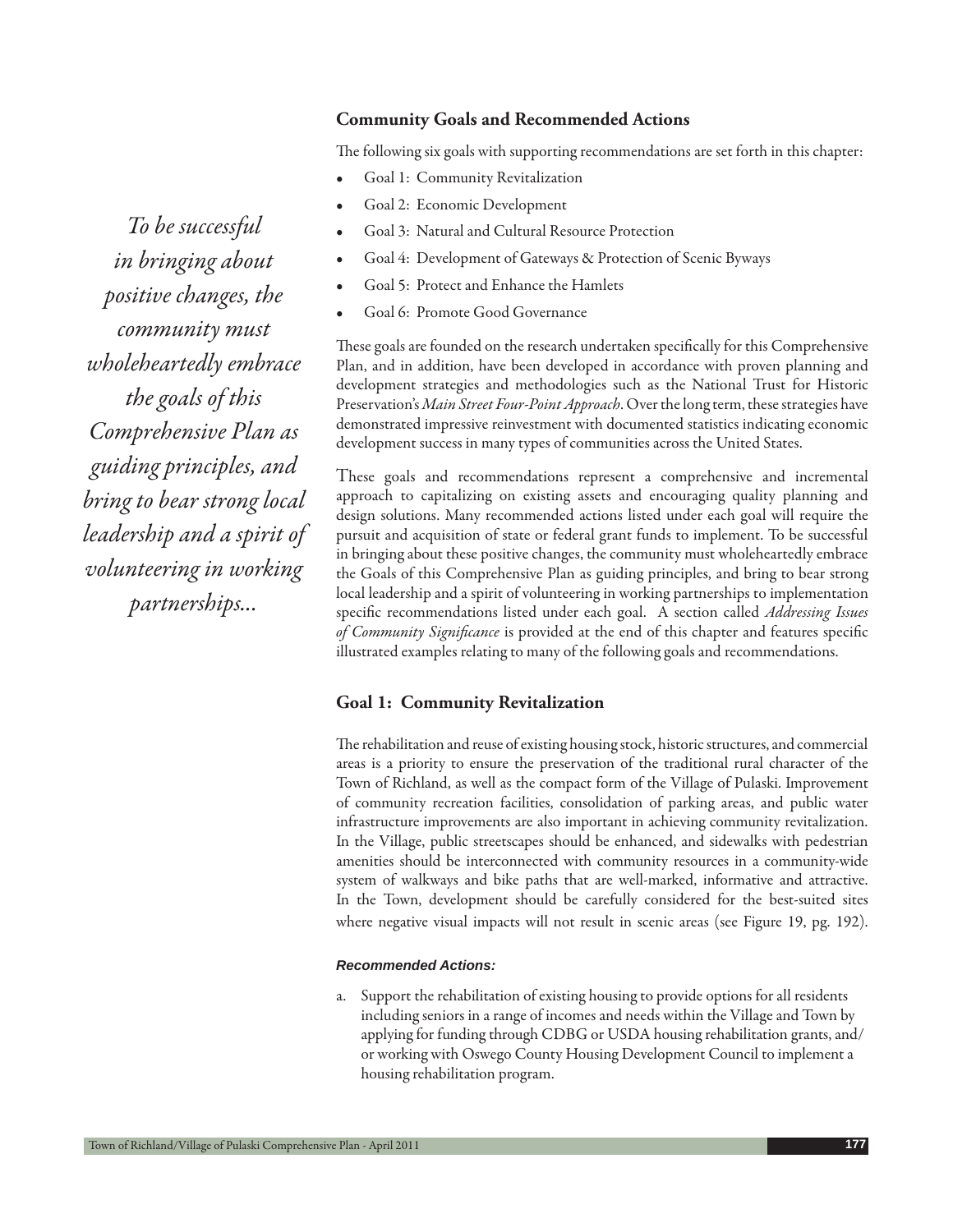- b. Continue to seek opportunities for an enhanced, graduated senior living and long term care facility. Due to its central location between Syracuse, Watertown and Oswego on the I81 corridor; the abundant availability of water; adequate and expandable Village of Pulaski sewer system; existing pool of skilled workers and support services; and existing and compatible quality of life, the Town of Richland would be an ideal location for a senior living development project.
- c. Encourage residential densities in the Village to maximize efficient use of the existing infrastructure and resources including ensuring that Village zoning supports second or third floor rental opportunities in the central business district.
- c. Preserve and enhance the existing historic village form and character through the use of specific form-based architectural review and guidelines, preservation incentives and grant programs, and compatibility standards for design and development in all commercial and mixed uses near the village core.<sup>19</sup>
- d. Enhance public streetscapes in the Village with continuous sidewalks including connecting Maple Avenue with the community center, and the addition of boldlymarked crosswalks, attractive lighting, street trees, and the location of shared parking areas behind buildings in existing commercial areas (pg. 188).
- e. Develop plans for the improved organization of Dunbar Field in the Village to include more public park amenities such as seating, and river viewing areas as well as a footbridge and trail connecting Dunbar Field with the community center across the river.
- f. Encourage improved access to food and grocery services in the Village core and create opportunities to tie grocery services in with local farmer's markets.
- g. Review Town and Village zoning codes and maps and revise them to encourage infill and reuse in existing commercially developed areas prior to considering new "green field" development areas for new commercial growth (pg. 188).
- h. Support a commercial redevelopment plan for vacant or under-used commercial plazas on Route 13 in the Village (pg. 187, 188).
- Reduce commercial parking area requirements and encourage alternative solutions in meeting parking needs in the Village such as shared parking lots, and expanded on-street parking in the Village along Jefferson Street at South Park (pg. 188).
- j. Encourage development of the Salmon Riverfront area in the Village to accommodate accessory uses to the Salmon River Greenway Trail that take advantage of river views.
- k. Encourage the establishment of interpretive collections, or museums in the historic district on Jefferson Street related to the history and cultural impact of the outstanding fishery running through the Village.
- l. Move the Fishing museum to a location along the recreational loop trail such as at a Visitor Welcome Center at exit 36 adjacent to Route 81, or near the river in the Village Historic District.
- m. Support the rehabilitation of the old Kallet Theater as a performing arts center,

<sup>19</sup> Compatibility standards should not be used to dictate the use of historic or historic-looking design exclusively. When existing village scale, proportion, and setbacks are respected, in-fill with modern architectural design and materials can be highly compatible and desirable in historic settings. Newly expanded NYS and Federal Historic Preservation Tax Credits provide significant incentives for rehabilitation and reuse of historic buildings.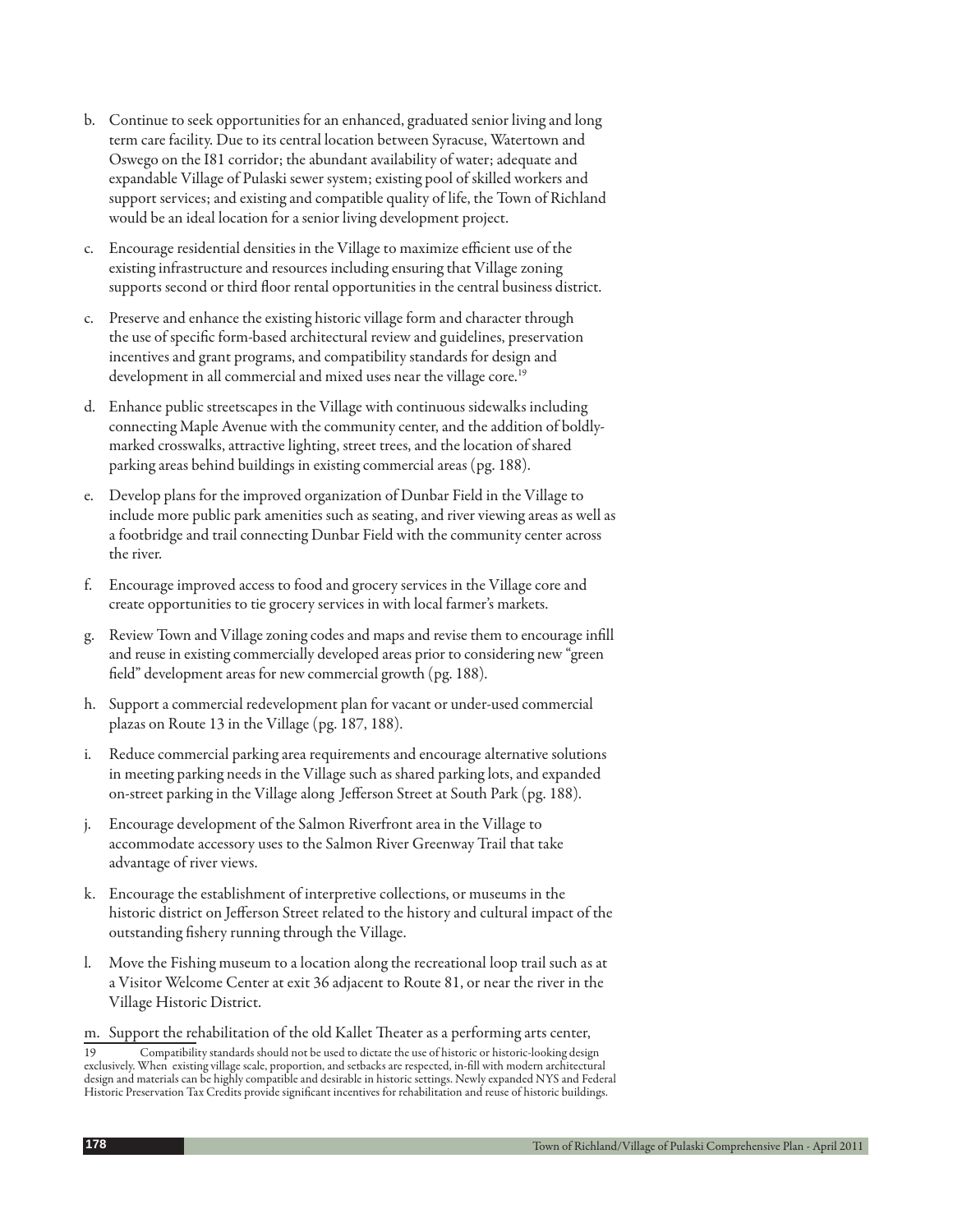*The goal of economic development in both the Town and the Village Business District is to encourage investment, occupancy, and the creation of local jobs, as well as to positively effect property values throughout the community.*

and encourage architecturally compatible infill on the adjacent vacant lot to the south.

- n. Ensure that all development within the village meets required architectural and signage review standards that respect the scale and character of the historic village form (see pg. 188).
- o. Ensure that aging infrastructure is identified and that future needs and improvements are considered in all plans so that upgrades can be made in a timely manner to avoid infrastructure failure or compromise.

## **Goal 2: Economic Development**

The goal of economic development in both the Town and the Village Business District is to encourage investment, occupancy, and the creation of local jobs, as well as to positively effect property values throughout the community. A mix of commercial/retail and business/professional uses in combination with second or third floor residential units should be encouraged along with protection and restoration of historic buildings in the Village Business District. Prime locations for industrial development in the Town, such as the vicinity around the Tinker Tavern exit at Route 81 and the Centerville/Peck Rd. area to the west of the aquifer, are of significant economic value to the community and should be protected from commercial and residential encroachment which can discourage industrial development.

Economic growth in the town and the village are interdependent. A vibrant village economy spurs town-wide economic development opportunities; and economic growth in the town brings added life to the village. Proactive management and guidance of the community's local land uses and the protection of its scenic and historic resources directly effects the development of a dynamic and sustainable economy.

- a. Develop an inventory of key structures and sites and throughout the Town of Richland that are vacant, under-used, or have particular economic development potential, and prepare pre-development plans for desired future use.
- b. Develop a site plan and appropriate zoning for a major industrial park adjacent to the Tinker Tavern Exit at Route 81 and at the Centerville/Peck Road intersection (see Figures 17 an 18, pgs. 189-190).
- c. Implement a coordinated, town-wide business outreach program to target desired business and industry in optimal locations in the Town, and to foster sustainable job creation.
- d. Develop and implement a local business promotional campaign.
- e. Develop a masterplan for waterfront development at Selkirk, with an eco- and heritage tourism focus that accommodates both public space and private enterprise while respecting the historic and environmentally sensitive waterfront setting (see Figure 21, pg. 194).
- f. Encourage growth in mixed uses of commercial business, professional and community services, and second and third story residential in the village core.
- g. Avoid encroachment of commercial and residential uses in identified prime industrial zones such as the Tinker Tavern exit and Centerville Road areas.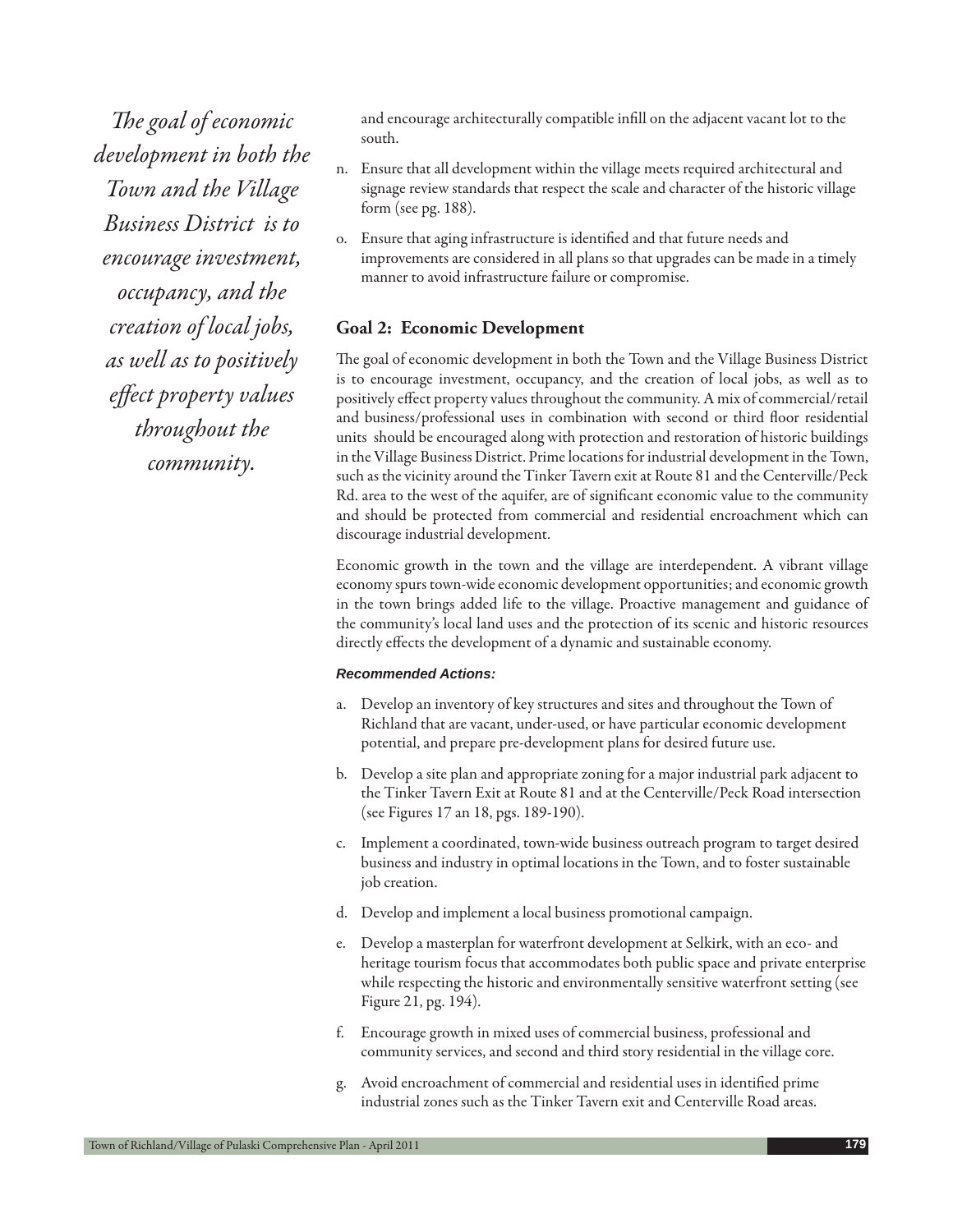- h. Support the development of a four season tourism economy in the Town that is compatible with both existing natural resources and identified community needs, such as additional recreational opportunities, a retirement living community, or a four season resorts and guest lodges.
- i. Seek opportunities with industry specialists to host a senior/retirement community in the Town preferably adjacent to the Village.
- j. Promote/support regional, state or national outdoor competitive events such as dogsledding, cross country skiing, biking, snowmobiling, kayaking, sailing, etc.
- k. Maintain close coordination with economic and job development organizations such as Operation Oswego County.
- l. Support continued success of the NYS DEC Fish Hatchery program.
- m. Continue efforts to locate the NYS DEC Training Facility in the Town.
- n. Explore opportunities to expand economic development relationship with Fort Drum and Jefferson Community College by hosting distribution facilities, satellite sites, etc.
- o. Support the implementation of a locally coordinated National Trust for Historic Preservation Main Street Program.
- p. Explore opportunities through NYS Ag & Markets funding to promote growth in local agricultural business such as niche crops, biomass production, farmers markets, etc.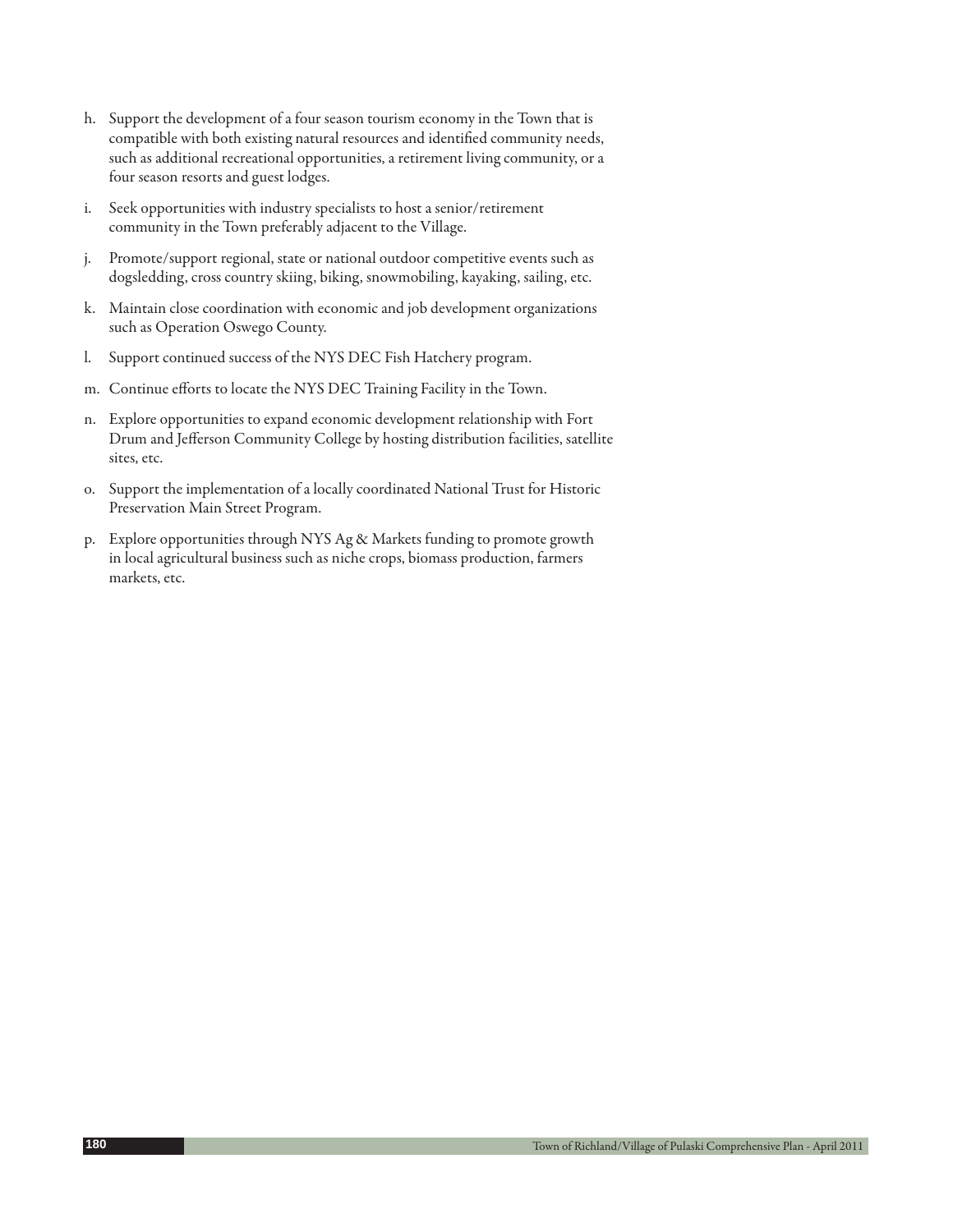## **Goal 3: Natural and Cultural Resource Protection**

*...managing growth and development as a sustainable force means that it must coexist in balance with natural and cultural resources.*

Protection and preservation of the community's resources is crucial to improving and sustaining the environmental, social, and economic health of the Town of Richland and Village of Pulaski. Identification of these vital resources is the first step in their protection, and managing growth and development as a sustainable force means that it must coexist in balance with natural and cultural resources. A GIS-based community resource inventory map that locates all valuable natural, scenic, cultural and historic resources is an important tool for preservation of community resources. Wellhead and aquifer protection are of primary importance, as is the future success of agricultural operations in the Town of Richland which are directly impacted by zoning and subdivision regulation. To help conserve valued farmland in the Town, these areas should be identified in an Agricultural Plan including soil characteristics and proximity to developed areas. Infrastructure improvements such as extensions of public water, often lead to new residential and commercial development, and should be avoided in prime areas for agriculture. Similarly, historic resources are a great asset to the community, and are worthy of mapping and preservation efforts.

- a. Establish a local Conservation Resources Committee (CRC) charged with responsibility for maintaining an inventory and map of local natural, scenic, cultural and historic resources and establish a process for periodic updates to the community resource inventory and map (see preliminary inventory map on page 114).
- b. Create a checklist of community resource categories (natural, scenic, historic, etc.) to be evaluated and considered for protection by Town and Village Planning Boards during site plan and subdivision reviews.
- c, Develop a plan to secure federal and/or state funding to support local historic preservation and rehabilitation efforts especially for key buildings such as the Kallet Theater in the Village and historic structures in the Hamlets of Richland and Fernwood.
- d. Adopt local policies that ensure protection of areas of natural or cultural significance from negative impacts of incompatible development (see Figure 19 on page 192).
- e. Initiate a nomination to extend the Village Historic District to include additional areas of significance such as to the south along South Jefferson Street with its remnants of the old railroad arches and factories, and on Salina Street.
- f. Limit infrastructure development in valued agricultural areas, assist local farmers in protecting these lands through the Purchase of Development Rights (PDR) program offered by NYS Department of Agriculture and Markets, and participate on Oswego County's Agricultural and Open Space Protection program.
- g. Work together with New York Sea Grant, the New York State Department of Environmental Conservation, The Nature Conservancy, and New York State Parks to encourage local participation in the Eastern Lake Ontario Dune Steward Program to promote stewardship of the Eastern Lake Ontario Dune and Wetland Complex, and to advance the educational role of the stewards.
- h. Work with New York Rural Water Association to map all aquifers and their recharge zones serving the Town. Adopt a Wellhead and aquifer Protection Plan and delineate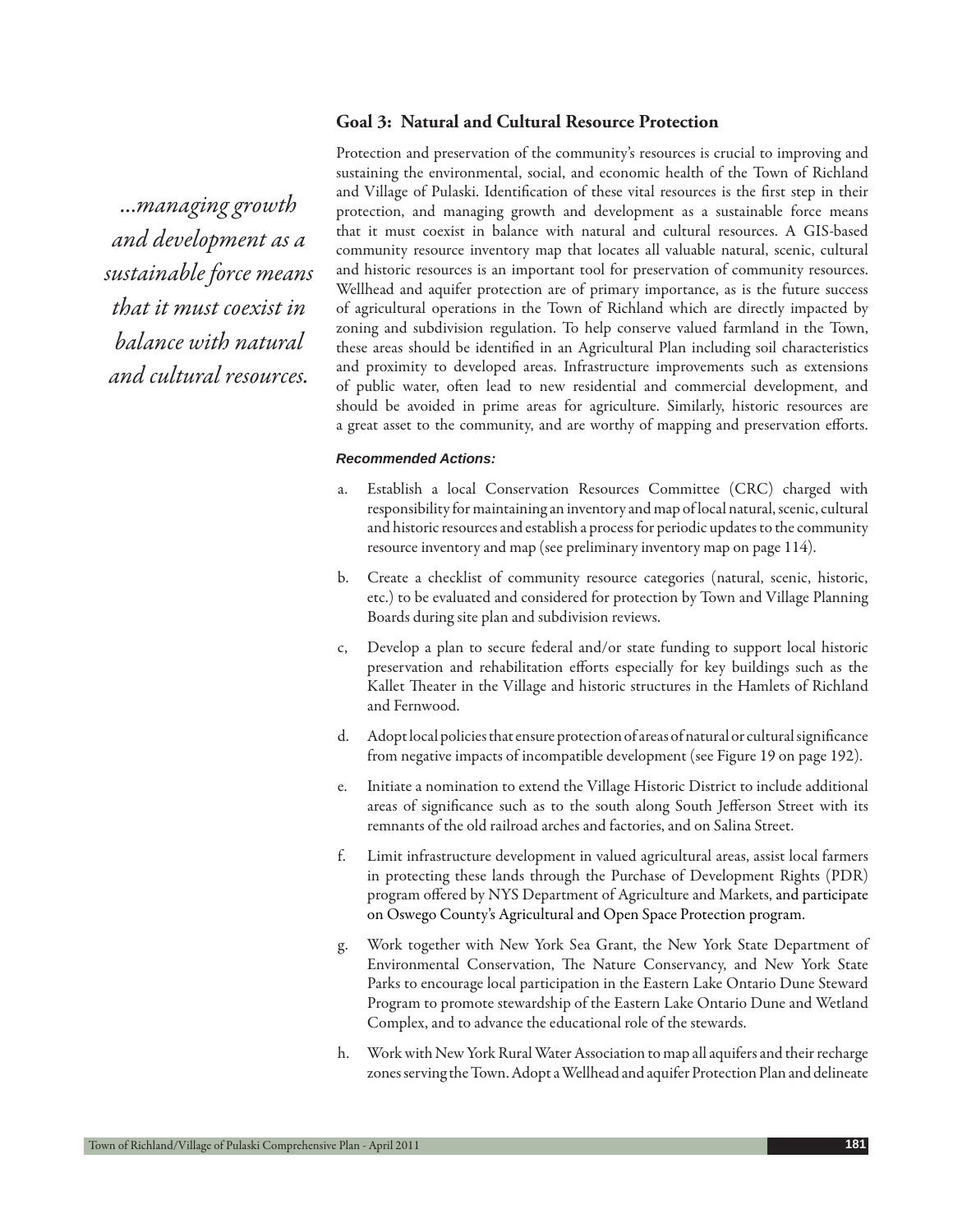and define a wellhead protection overlay district with regulations restricting the maximum amount of impervious surface allowed for new development within the aquifer recharge zone (see preliminary inventory in Figure 19, pg 192).

- i. Prepare a Salmon River Watershed Management Plan that identifies areas of excessive sediment runoff and wastewater disposal to the Salmon River, Lake Ontario, creeks, and other surface waters, and establishes procedures to evaluate problem areas and ensure effective wastewater management in unsewered areas.
- j. Implement structural and/or non-structural stormwater management measures to mitigate sediment loss in priority areas, and adopt legislation to minimize the application of phosphorus and nitrogen fertilizers and pesticides in the river and lake watershed.
- k. Adopt local policies that ensure future land use efficiency through compact development practices by establishing site plan review and Conservation Subdivision Design as a standard model for major subdivisions (see pgs. 52-53).
- l. Encourage green infrastructure approaches to development at the site and community scales to increase protection and resilience from environmental hazards. Work with the Oswego County Soil and Water Conservation District to develop guidelines for the protection of sensitive areas prone to soil erosion that may contribute to siltation of water resources.
- m. Reserve some recreational areas in the Town exclusively for non-motorized use (quiet all-season recreational zones) for activities such as cross country skiing, hiking, horseback riding, fly casting, and nature appreciation that require quiet.
- n. Work with NYS Department of State Division of Coastal Resources, Office of Parks, Recreation and Historic Preservation, and Department of Environmental Conservation to develop a vision and plan for improving community access to Lake Ontario and Salmon River waterfronts.
- o. Work with NYS Department of Environmental Conservation to develop a plan to have a Village/Town information kiosk at Selkirk Shores State Park, and to improve the pier at Selkirk shores to better serve the community including the addition of user amenities such as lighting, a sheltered seating area, and visiting small boat tieup facilities (pg. 192).
- p. Work with NYS DEC and Oswego County Soil and Water District to ensure that sensitive dune and shoreline areas are protected from over-development especially where outdated or incorrect mapping of lake water levels continue to be used as a basis for environmental and building permits.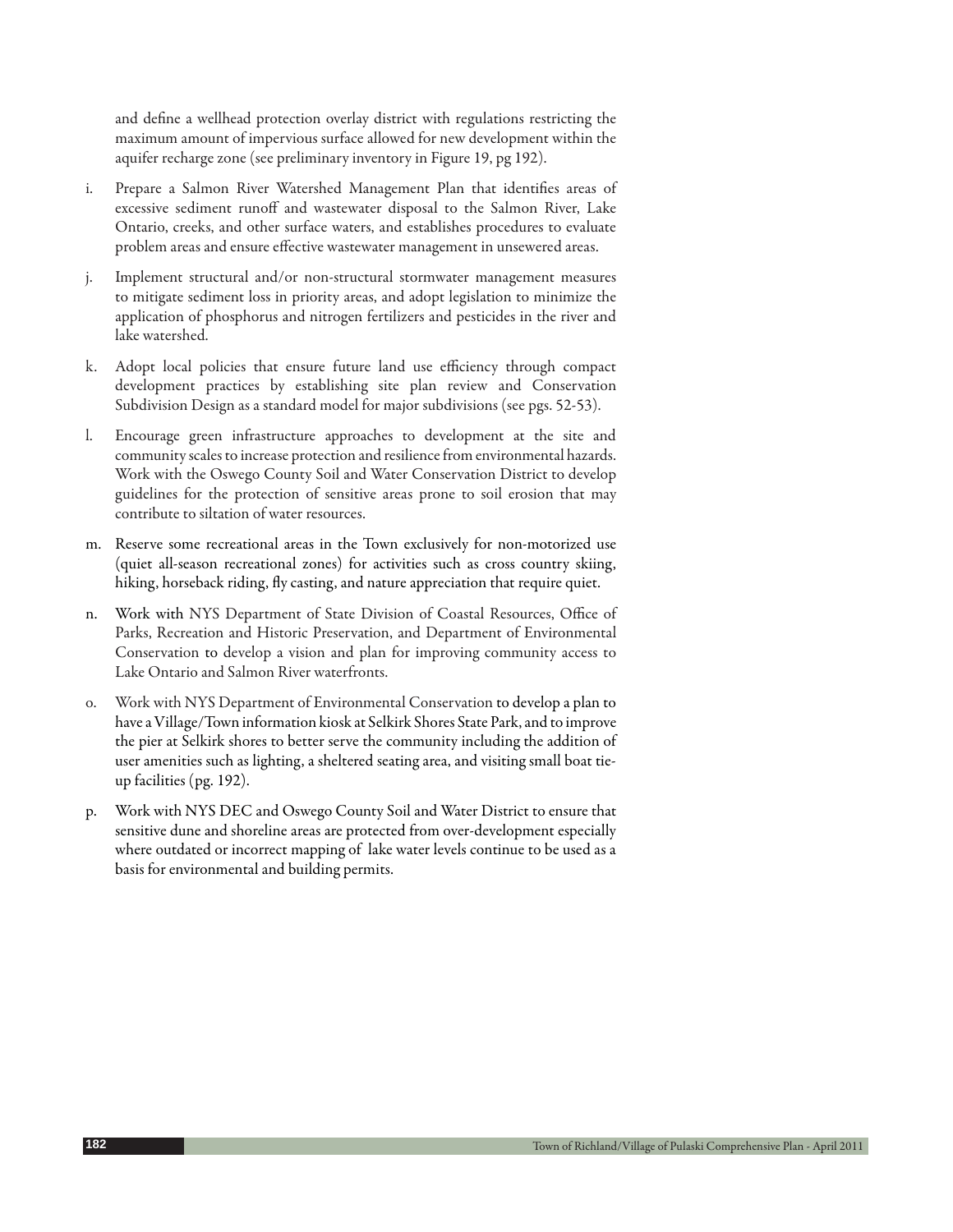## **Goal 4: Development of Gateways & Protection of Scenic Byways**

*Important components of existing rural or village character should be protected with specifi c siting strategies and guidelines including design standards signage.*



**An example of well-organized and**  designed wayfinding signage (source: **fd2s Integrated Wayfinding Solutions Environmental Graphic Design http:// www.fd2s.com/?gclid=CLnc8Z6ngJsCF QE0xgodX1aZcw).**

The unique combination of natural and cultural features existing in the Town of Richland and the Village of Pulaski combine to produce scenic vistas that are highly valued by both residents and visitors to the area. The Town, with its expansive, gently rolling agricultural fields, quaint historic hamlets of Fernwood and Richland, rivers, forests and wetlands has a wealth of assets that will contribute to a potential economic draw related to recreational tourism if they are protected. Roadside views, vistas, and scenic corridors along with many existing historic resources are of community significance because they are publicly accessible and they represent the distinctive natural, historic, or cultural features that together convey the character of the Town of Richland and the Village of Pulaski. Important components of existing rural or village character should be protected with specific siting strategies and guidelines including architectural and signage design standards.

Both NYS Route 3 Scenic Byway - the Seaway Trail through the Town, and NYS Route 13 Scenic Byway - the Revolutionary Trail connecting Port Ontario with the Hamlet of Richland through the Village of Pulaski offer spectacular scenic views of farmland, wetlands, historic sites and Selkirk Bay, and the opportunity to interpret historic tales of the American Revolution, the War of 1812, as well as the Underground Railroad along the Oswego County Freedom Trail. These culturally-valued corridors add to the unique setting and quality of life that the Town of Richland has to offer both residents and visitors and must be protected from the loss of scenic and historic character while encouraging uses that allow for the enjoyment and appreciation of future generations. In order to achieve this, the community must first understand and identify these characteristics and preserve and protect those qualities that comprise Richland's scenic corridors such as historic architecture, natural resources, and valuable farmland.

- a. Encourage stronger physical, and thus economic ties between the Village of Pulaski and the Lake Ontario waterfront through the growth of four-season recreation and heritage tourism by developing trail infrastructure that supports a multi-modal recreational loop for biking, hiking, access to blueway trails, interpretive areas and links to Village Historic District (see pgs. 193,197 and 198).
- b. Implement a high quality wayfinding and interpretive sign system for marking and linking visitor services with natural and historic resources along both NYS Route 3 Scenic Byway - *The Seaway Trail*, and NYS Route13 Scenic Byway - *The Revolutionary Trail* and other points of interest along a Town-wide recreational bike and pedestrian trail system. This system would serve to encourage visitor connections between economic development nodes in the Town at Selkirk Point, Port Ontario and the Pulaski Village Business District.
- c. Look for future opportunities to establish a Visitor's Welcome Center and public parking at Interstate 81 North exit 36 to welcome and promote tourism in the Village and Town. A collection of tourist resources on recreational activities, lodging, restaurants, maps, postcards, and a Pulaski history display or kiosk should be featured. A Welcome Center promotion should be developed via internet tourism websites and other travel centers, organizations, and through strategic marketing partnerships. Link the center to the Village and Town with coordinated signage and bike and pedestrian trails and interpretation at key locations to grow tourism (pg. 199).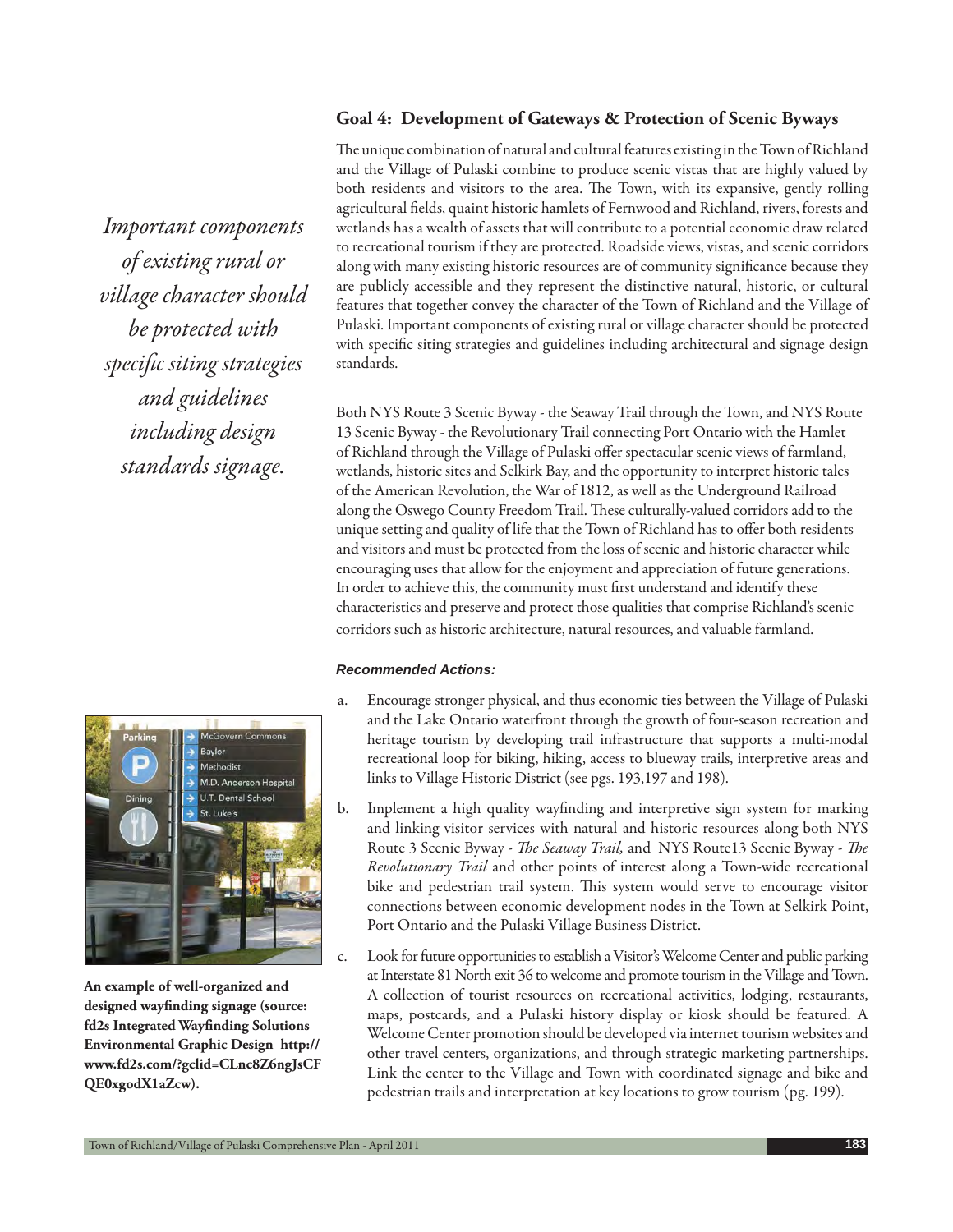- d. Work to create a specific vision for improvement and site development plan for the southwestern parcel at the intersection of Routes 11 and 13 (pg. 200).
- e. Create an enhanced gateway at Port Ontario, the intersection of NYS Route 3 Scenic Byway - the Seaway Trail through the Town, and NYS Route 13 Scenic Byway - the Revolutionary Trail. Establish wayfinding and interpretive elements along with bike and pedestrian amenities (pg. 201).
- f. Make significant aesthetic improvements to the Village Business District along *The Revolutionary Byway* - Route 13 and encourage business development that is thematically and visually compatible with the Scenic Byway designation. Expand the underground utilities program in the village to include this area. Limit further commercial development along *The Revolutionary Byway* - Route 13 to existing commercially developed areas, allowing only reuse and infill for new commercial uses. Consolidate parking areas and encourage shared lots behind buildings where feasible (pg. 202 - 203).
- g. Preserve open space at the Village/Town edge, and Hamlet/Town edge to retain the traditional distinct transition between open rural-agrarian areas and compact residential and mixed use village areas. Establish land use policies, tools, and regulations that ensure the preservation of farmland, and open space.
- h. Implement overlay districts with setbacks and visual buffers where necessary to prevent negative visual impacts of development along NYS Route 3 Scenic Byway - *The Seaway Trail*, NYS Route13 Scenic Byway - *The Revolutionary Trail* and Lake Street (see Figure 19, pg. 192)*.*
- i. Create compact special area development zones, allowing increased density, at Port Ontario and at Selkirk Point with form-based codes that prescribe appropriate building type, height and scale, promote historic preservation and rehabilitation of existing building structures, and encourage a mix of uses while maintaining and increasing waterfront viewsheds. Encourage design that fosters pedestrian activity, and visual access to the waterfront. Encourage the establishment of a local Underground Railroad history museum and visitor center at the 150-year-old Port Ontario "Toothpick" Union Church and one room school on Scenic Route 3.
- j. Encourage a variety of land- and water-based public transportation options and facilities in the Town as components of an interconnected recreational use system.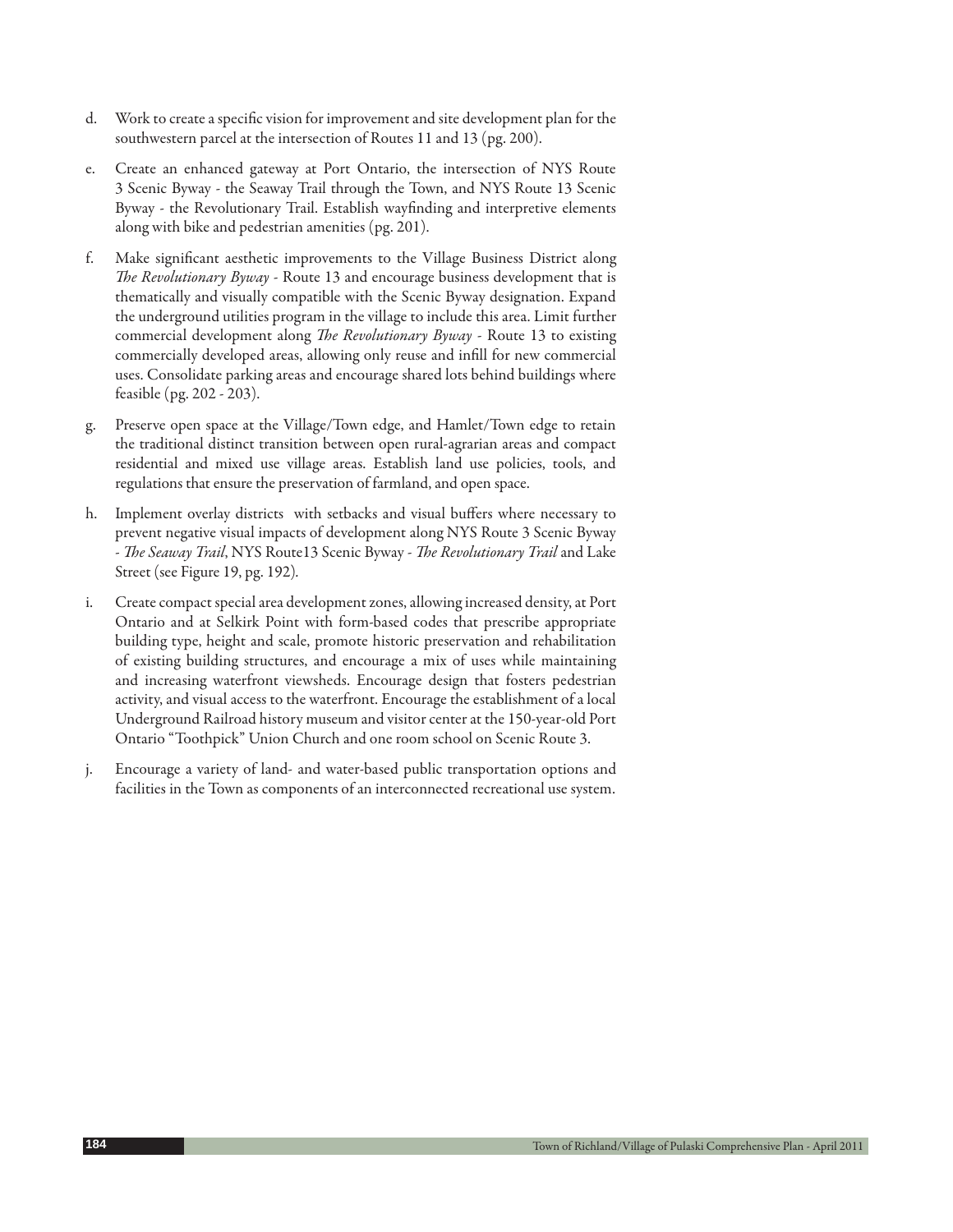## **Goal 5: Protect and Enhance the Hamlets**

*traditional hamlet scale and form should be retained through the use of architectural review standards in all new development.* 

Preservation of historic character in the Town, especially that of the hamlets of Richland, Fernwood, Selkirk, and the Port Ontario intersection of Routes 3 and 13 is important while encouraging appropriately scaled and sited growth in these areas. Rehabilitation and reuse of historic architecture along with preservation of historic structures, roadways, and landscapes is critical to retaining the future aesthetic and economic value of these special places, therefore, zoning in the hamlets may include a mix of small business/professional services, and agriculture in addition to residential uses. Traditional hamlet scale and form should be retained and protected through the use of architectural review standards in all new development in these areas.

- a. Revise Town zoning to include Hamlet zoning district(s) for Richland, Fernwood, Selkirk, and Port Ontario defined by traditional lot sizes and setbacks, and create Hamlet specific design standards for new development that will retain and complement historic patterns of land use and development. Encourage a diverse and sustainable mix of residential and commercial uses including rental units in the Hamlets.
- b. Evaluate key historic structures in the Hamlets that are vacant, under-utilized, or in need of maintenance and develop rehabilitation and reuse plans, and market the structures to attract new business. Offer incentives via websites, newsletters, or directories for small scale new or existing businesses to relocate to the Hamlets.
- c. Encourage the restoration and preservation of historic buildings and structures in the Hamlets through incentive programs, tax abatement, and supporting creative reuse plans.
- d. Respect and retain the traditional smaller scale of hamlet roadways and intersections, and the emphasis on design for walkability in hamlet centers.
- e. Design and install historically compatible entrance signs to the Hamlets including Selkirk, Port Ontario, Fernwood and Richland.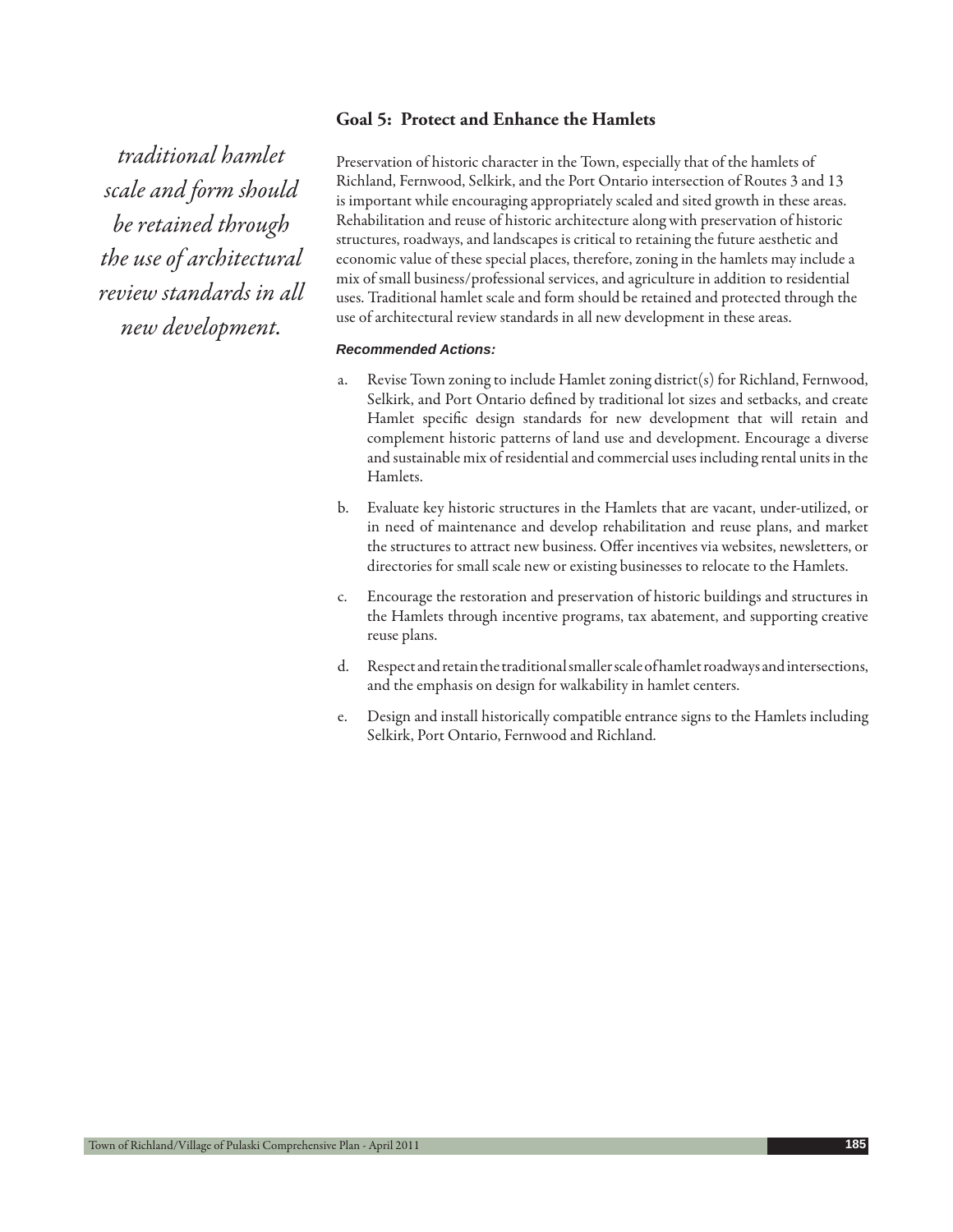## **Goal 6: Promote Good Governance**

The Town of Richland and Village of Pulaski agree to work together in collaboration toward the goals incorporated in this joint Comprehensive Plan. It is the common goal of the two municipalities to continue to provide services at a reasonable cost through targeted consolidation of local government services and robust engagement between local officials. A continued focus on improvements to community facilities, youth and senior programs are key to good governance. Land use and zoning regulation in the Town and Village must be carefully constructed to effectively manage land uses that encourage complementary growth while protecting the community's cultural identity, historic, and environmental resources. Protection of the river and lake waterfronts does not have to preclude compatible use if special consideration is given to protecting the Salmon River watershed. A focus on stakeholder collaboration, green technologies and renewable energy in all future government endeavors will be increasingly important.

#### *Recommended Actions:*

- a. Establish shared Town and Village services with a unified planning board of 5 7 members and rotating chairs.
- b. Work toward consolidation of all Town and Village departments including municipal highway services and consider all new projects in the context of shared services.
- c. Work together with the local school district to coordinate municipal services, resources, and community programming efforts.
- d. Develop and prioritize a five year capitol improvement program and plan for the community in consideration of the goals and recommendations listed in this plan.
- e. Encourage community and stakeholder collaboration in development decisions through an inclusive process that maximizes participation and results using public meetings, small group interviews, and community surveys. Collaborate with federal, state and local authorities with jurisdiction over the public trust and coastal natural resources.
- f. Revise Town and village zoning and land use regulations to ensure that they support the goals and recommendation in this Comprehensive Plan.
- g. Encourage the expansion of existing, and the addition of new programs for seniors and youth in the community including assisted living facilities for seniors and recreational and educational opportunities for youth and seniors with an active and accessible community center.
- h. Ensure the availability of high quality public water facilities including the protection of municipal wells and aquifers and effective treatment of all wastewater in the Town and Village through a town-wide stormwater management plan.
- i. Continue to work toward complete pedestrian and alternative transportation facilities in the community including well-marked crosswalks, greenway trails, blueway trails for car-top boats, and bike paths that interconnect with recreational facilities and points of interest throughout the town and village. Consider cultural differences and needs in issues of transportation safety as well as opportunities to introduce or improve mass transit options where viable.
- j. Participate in on-going meetings with representatives of NYS Parks and Recreation offices and neighboring municipalities to pursue common interests.

*Land use and zoning regulation in the Town and Village must be carefully constructed to eff ectively manage land uses that encourage complementary growth while protecting the community's cultural identity, historic, and environmental resources.*